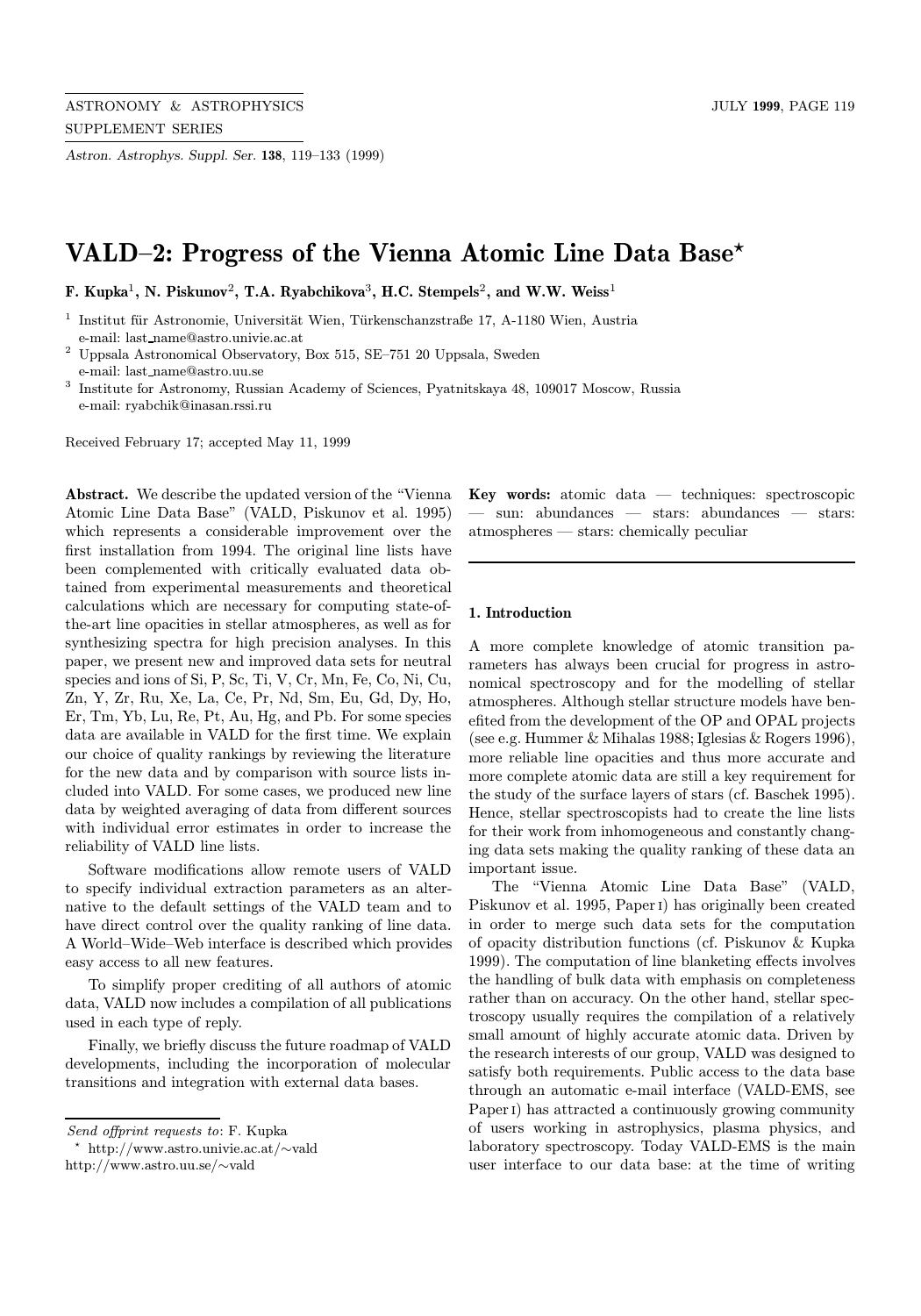of this paper more than 240 clients from all around the world are using it. The feedback from users and our own experience has provided an important input for the improvement of the software and line data.

VALD–2 represents the extended and improved version of VALD. We added new line lists for 34 atoms (Resp. 51 ions, see Fig. 1) with the best available measured or computed line parameters, in many cases verified by using astrophysical abundance analyses. The new referencing system helps to achieve adequate acknowledgements for researchers who are providing atomic data and to stimulate their collaboration. Major changes to the VALD software include new extraction options, while the extraction became more efficient. Compressed format of data storage allows to more than double the amount of information stored on the same disk. The data base is portable and two mirror sites are now processing VALD requests.

In this paper, we describe improvements to the software, the user interface and extraction capabilities, as well as extensions and corrections to the data archive. These changes are significant enough to call the current implementation VALD–2. The version described in Paper I will be referred to as VALD–1.

In Sect. 2 we provide a description of the structure of VALD–2 as well as a description of the information now stored stored for each transition. Section 3 discusses the VALD–2 software that provides efficient handling of over 50 million lines, offers flexible extraction modes, ensures its portability and supports mirror sites. We also describe the new and more complete referencing system, the new WWW interface and certain provisions made for a future release (VALD–3). Section 4 is dedicated to the new atomic data in VALD with the emphasis on quality checks and ranking of the new lists. The concluding Sect. 5 summarizes the changes introduced with VALD–2 and describes our plans for the future VALD–3 which will also contain molecular lines.

#### 2. Structure and the new format of VALD line data

The basic structure of VALD as described in Paperi remains unchanged: the data base is built from several lists of atomic line data published by various providers. These input lists (or source lists) are preserved separately and are at first ranked according to their known performance in applications (predominantly in astrophysics), as well as according to error estimates provided by the authors of the original data. Comparisons are made by the VALD team to decide on the final ranking. Lists are also re-ranked according to their actual performance as part of the data base or whenever new data are included which supply information about the same atomic (or, in the near future, also molecular) species.

Each individual request to the data base is handled by merging data from all relevant lists available. The merging procedure is performed by selecting each datum for an individual spectral line from the most highly ranked list which provides information on the particular atomic parameter (see Paperi). This selection is preferred over averaging of data, because individual errors of line data from different sources can vary dramatically, like oscillator strengths ( $log q f$ -values) obtained from semi-empirical calculations (cf. Fig. 2) which would then be mixed up with high accuracy laboratory data. Moreover, for most of the line data individual error estimates are not available. Weighted averaging is recommended only when such estimates are known for all individual lines from two or more line lists which are supposed to be merged. On several occassions this has been done to create new VALD line lists which appear to the merging procedure of a VALD request as a single line list, although they were composed from several individual source lists (see Sect. 4). Sometimes, line data had to be corrected for systematic deviations (usually but not always known from the literature) before becoming part of the VALD archive. Thus, it was possible to enlarge, for instance, the number of lines for which reliable oscillator strengths with individual error estimates are available.

The data base can be accessed by extraction programs (tools) described in Paperi. At the time of publication, VALD had already been upgraded substantially in comparison with its original installation (cf. the overview of Piskunov 1996). Besides of adding new line data this upgrade also included the application of compression techniques to some of the VALD tools and provision to treat an archive of many million spectral lines with limits only set by disk space and the speed of the host computer. More details about these and related improvements are given below. These enhancements have been indispensable for the computation of opacity distribution functions (Kupka & Piskunov 1998; Piskunov & Kupka 1999) and provide the basis for including molecules into the data base for both spectroscopic work and opacity calculations. In addition, more detailed information on the accuracy of oscillator strengths has become available for many spectral lines. As a consequence, it became necessary to extend the information stored with each spectral line archieved in VALD and a spectral line now is characterized by the following parameters (we refer to the introduction in Paperi):

- 1. Central wavelength in  $\dot{A}$ .
- 2. Species identifier. Provides element (or molecule) name and ionization stage.
- 3.  $\log gf$  logarithm of the oscillator strength f times the statistical weight g of the lower energy level.
- 4.  $E_i$  excitation energy of the lower level (in eV).
- 5.  $J_i$  total angular momentum quantum number of the lower energy level.
- 6.  $E_k$  excitation energy of the upper level (in eV).
- 7.  $J_k$  total angular momentum quantum number of the upper energy level.
- 8.  $g_i$  Landé factor of the lower energy level; default value is 99, if no value can be provided.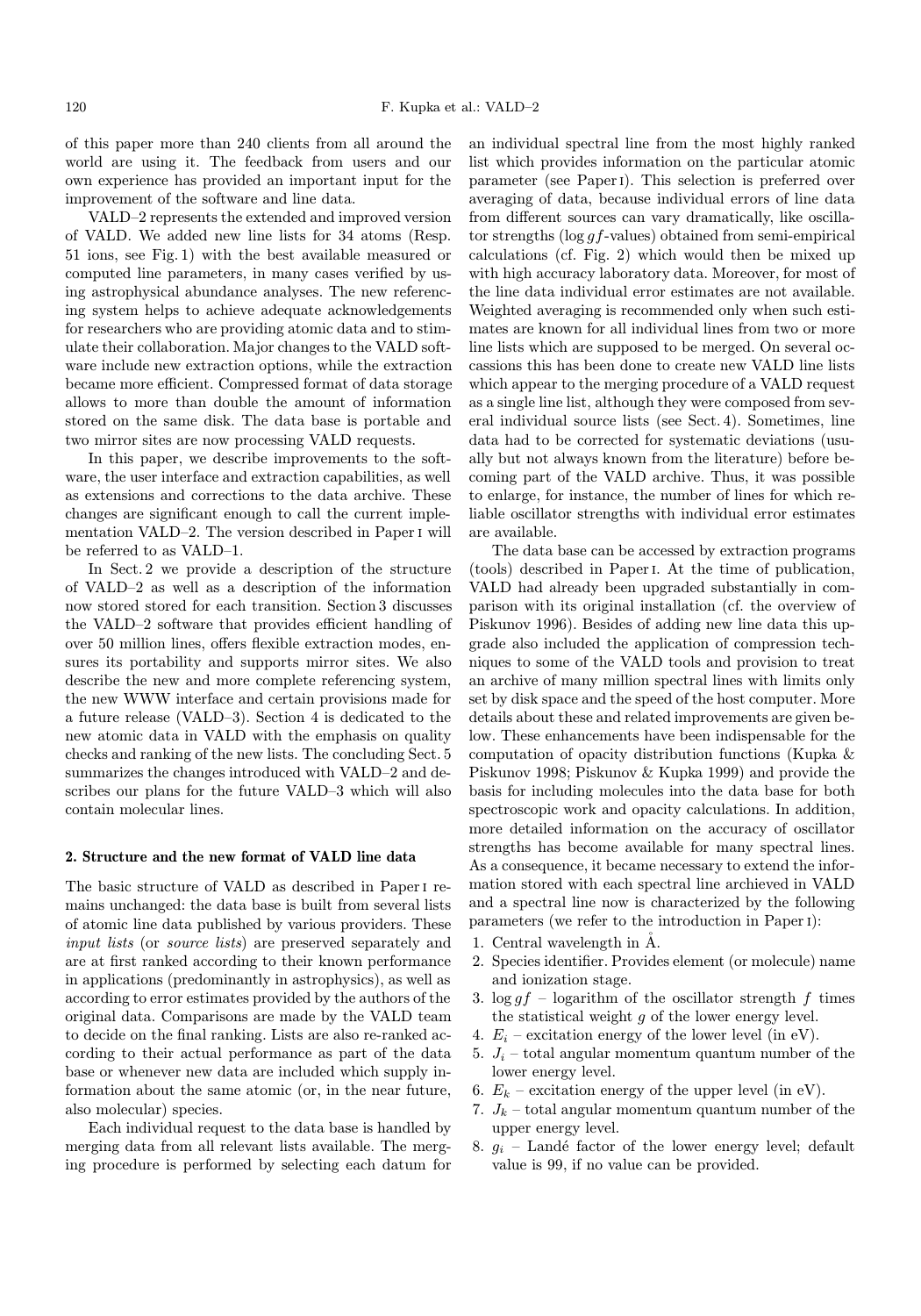- 9.  $q_k$  Landé factor of the upper energy level; default value is 99, if no value can be provided.
- 10.  $\log \Gamma_r$  logarithm of the radiation damping constant in  $s^{-1}$ ; default value is 0, if no value can be provided.
- 11.  $\log \Gamma_s$  logarithm of the Stark damping constant in  $(s N_e)^{-1}$  (i.e. per perturber) at 10 000 K; default value is 0, if no value can be provided.
- 12.  $\log \Gamma_w$  logarithm of the van der Waals damping constant in (s  $N_{\rm H}$ )<sup>-1</sup> (i.e. per perturber) at 10 000 K; default value is 0, if no value can be provided.
- 13. Spectroscopic terms of lower and upper energy levels.
- 14. Accuracy for  $\log gf$  in dex (where available).
- 15. Comments, e.g. multiplet number as in Martin et al. (1988).
- 16. Flags. Will be used to provide a link to information on Zeeman patterns, on autoionization lines, to information available for computing more accurate Stark and van derWaals broadening parameters, to supplement the main quantum numbers for hydrogen lines, and more.

We refer to this new format as "version 3.0 format", because it already includes all the features necessary to handle molecular line data. The first 12 entries contain numerical data and occupy 52 bytes if they are stored as a sequence of uncompressed IEEE floating point numbers<sup>1</sup>. The new species identifier allows for more flexibility and avoids a cumbersome extension of the ion identifier used in previous versions of VALD when molecules are included at a later stage (see Sect. 5). Following the 12 numerical parameters the next three parameters originally consisted of plain (ASCII) text fields for a total of 30 characters. Field 13 was enlarged to provide 24 characters altogether for both lower and upper energy levels to ensure that term designations for molecules can be stored properly (Greek letters will be indicated by a preceeding  $\setminus$ ). As more precise estimates of oscillator strengths have become available since the first release of VALD, it was decided to replace the letter identifier for the accuracy of  $\log gf$  as used in Martin et al. (1988) by indicating the error  $\Delta$ log gf in dex. Hence, the associated parameter field 14 now holds a numerical value (two bytes). Also, the "comments field", now number 15, had to be enlarged significantly from 6 to 16 characters. It is used to provide

- accurate source descriptions for input lists compiled with data from different authors,
- multiplet designation (where available), and also to
- store now outdated, but still commonly used accuracy descriptors, like letters which were provided by the previous VALD version.

The parameter fields 13 and 15 are filled with blanks when no information is available. A value of −1 is inserted for the accuracy descriptor (parameter field 14) when no information is available. Finally, we decided to add two bytes for flag values. These will be used to indicate the availability of additional information in external databases like, for example, Zeeman patterns, Stark and van der Waals broadening, and to mark special cases (as, for example, Hydrogen lines where Stark and van derWaals constant fields are actually used to store energy levels, or autoionization lines for which the same fields contain parameters of the Fano profile). Typically, such information is available or needed for a small sub-set of lines. Thus, instead of an unnecessary increase of the data base or change of its internal format, we will provide a link to other data bases. Future VALD extraction tools are expected to use these flags when assembling the reply to a request but this transition will be transparent for the end user.

The impact of all these changes on the default output for VALD-EMS requests is minimal and guarantees as much continuity for the users as possible.

## 3. Software improvements

VALD has been in operation for more than four years. Its success was largely determined by the choice of the data base architecture. Individual line lists are pipelined through a merging and filtering software which can be configured according to the type and parameters of a request.

The upgrade of the VALD software was driven by our intention to handle additional information requested by users, to accomodate larger data sets and to reduce the response time of the data base.

#### 3.1. Internal data format and data flow in VALD

Currently, each VALD line list is stored on magnetic disk as one of several compressed files. Each file consists of binary records (one record per transition). When a new line list is to be included to VALD, it is first converted to the internal VALD format (see Sect. 2) and then compressed. In preparation for the future inclusion of molecular lines (in VALD–3) two changes to the internal record format have been made already now. First, the species are identified internally with a number rather than by the atomic number and ionization stage. This unique correspondence between a number and a species is defined in the VALD internal table of species. Second, each record has been extended with two new fields that contain the quality parameter and additional reference (see Sect. 2). Both of these fields are extracted by the SHOW LINE extraction option of VALD which is used to obtain all the data on a particular transition from all lists included in the data base (see Paper<sub>I</sub>).

The data compression is based on the Lempel-Ziv-Welch algorithm (Welch 1984) which was modified to achieve the highest compression ratio (files are compressed to less than 46% of the original size) and to preserve direct

 $^{\rm 1}$  Which are common for most modern workstations.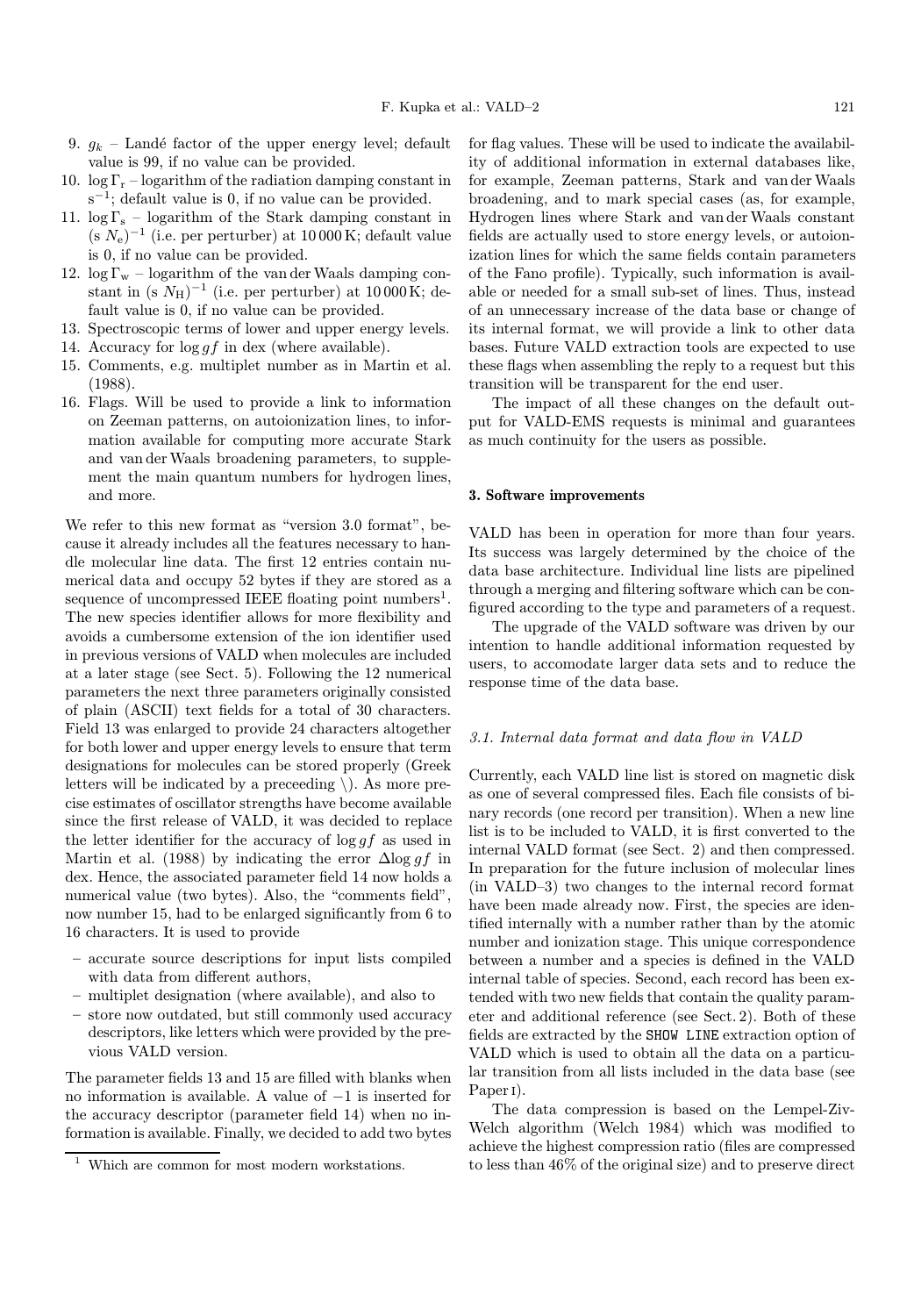access to the data. A high compression ratio is achieved by taking advantage of the fixed record length of the internal data format. To speed up the response time we created a special descriptor file that allows starting decompression of a given list within less than 1000 spectral lines from the requested wavelength rather than from the start of a file.

Any data extraction in VALD is performed using a pipeline of the corresponding filters or "VALD extraction tools". Presently, two tools can initiate a pipeline: PRESELECT and SHOW LINE (the PRESELECT tool is used to extract the best data for each transition in a certain wavelength range, see Paper<sub>I</sub>). Both of them are calling special routines to access data base files (open, close and read/decompress functions) which helps to make VALD independent of computer systems, because the content of external files is interpreted as a stream of bits while the components of the pipeline exchange ASCII messages. The success of this strategy was confirmed by porting VALD between DEC and Hewlett–Packard workstations, as well as running VALD over the network in a mixed environment, when different pipeline components are running on different computers. The extraction and merging of data from different lists is directed (as before) by the VALD configuration file (cf. Paperi). The format of this file has been extended to accomodate to the possibility to choose term designations from a specific list. Moreover, each client who uses the data base through remote access facilities (VALD EMS and WWW) has now a possibility to keep a personal copy of the configuration file (see Sect. 3.3).

### 3.2. Mirror site support

Creation of mirror sites is a logical way to distribute the work load and reduce VALD response time. It is particularly important for massive extraction which is performed, e.g. for model atmosphere calculations. Two VALD mirror sites became operational in 1998: Uppsala Astronomical Observatory (vald@astro.uu.se) and Astrophysics Data Facility at NASA Goddard Space Flight Center (vald@hypatia.gsfc.nasa.gov). In order to achieve coherence of all VALD servers we developed an additional layer of the software that runs automatically on top of the VALD email service and ensures the synchronization of all sites. Currently, synchronization is performed twice a day which means that within less than a day after registration a new client will have EMS access to all VALD sites.

## 3.3. Changes to the user interface and extracted data format

As described in Paperi the VALD-EMS (email service) remains the main user interface, but now it offers several additional options. A VALD-EMS request still consists of two parts: the type of request (SHOW LINE, EXTRACT ALL, EXTRACT ELEMENT and EXTRACT STELLAR) and the parameters of extraction. VALD–2 offers the possibility to specify additional options for a better control of the data extraction. The following options can be specified with all request types except for SHOW LINE, where only the PERSONAL CONFIGURATION option is allowed:

| SHORT FORMAT      | default extraction format;             |
|-------------------|----------------------------------------|
| LONG FORMAT       | extract term description for each      |
|                   | transition;                            |
| PERSONAL          |                                        |
| CONFIGURATION     | use a personal VALD configuration file |
|                   | (see below) instead of the standard    |
|                   | VALD configuration;                    |
| <b>HAVE RAD</b>   | select lines with known radiative      |
|                   | damping constant;                      |
| <b>HAVE STARK</b> | select lines with known Stark damping  |
|                   | constant:                              |
| <b>HAVE WAALS</b> | select lines with known van der Waals  |
|                   | damping constant;                      |
| <b>HAVE LANDE</b> | select lines with known Landé factor;  |
| <b>HAVE TERM</b>  | select lines for which VALD contains   |
|                   | term designations.                     |

Multiple options can be combined in arbitrary sequence. For example, the following request will extract all neutral iron lines in a given spectral range for which the van derWaals damping constant is known and provide term description for upper and lower levels:

begin request extract element long format have waals 6170,6190 Fe 1 end request

The resulting extraction procedure will create a list similar to (some of the columns "..." have been omitted):

|  |  |  |  |  |  | Damping parameters<br>Elm Ion WL(A)    log(\$gf\$)  Rad.    Stark Waals<br>'Fe 1', 6170.5040, $-0.654$ ,  8.243, $-5.588$ , $-7.590$ ,<br>$'$ (4F)4p y3D(4F)4d  1 1 1 1 1'<br>'Fe 1', 6171.0060, -1.788,  8.377, -4.676, -7.749,<br>$'$ (4F)4p y3D(4F)4d  1 1 1 1 1'<br>'Fe 1', 6172.2130, -3.916,  8.275, -5.181, -7.808,<br>$'$ (4F)4p z5Gs6D)4d  1 1 1 1 1'<br>'Fe 1', 6173.0050, -6.670,  4.057, -6.272, -7.878,<br>$'$ (4F)4s a5F(5D)sp  1 1 1 1 1'<br>'Fe 1', 6173.0280, -5.957,  7.799, -6.335, -7.833,<br>$'s2 b3D$ $(3P) sp 1 1 1 1 1'$<br>$'Fe$ 1', 6173.3410, -3.081,  8.223, -6.194, -7.815,<br>$'({4P})$ 4s a5P(4F)4p  1 1 1 1 1'<br>'Fe 1', 6173.6420, -3.413,  8.237, -6.069, -7.631,<br>$'$ (4F)4p z5Gs4D)5s  1 1 1 1 1' |  |  |  |
|--|--|--|--|--|--|------------------------------------------------------------------------------------------------------------------------------------------------------------------------------------------------------------------------------------------------------------------------------------------------------------------------------------------------------------------------------------------------------------------------------------------------------------------------------------------------------------------------------------------------------------------------------------------------------------------------------------------------------------------------------------------------------------------------------------------|--|--|--|

References:

...

1. FeI NMT Whaling and Bard & Kock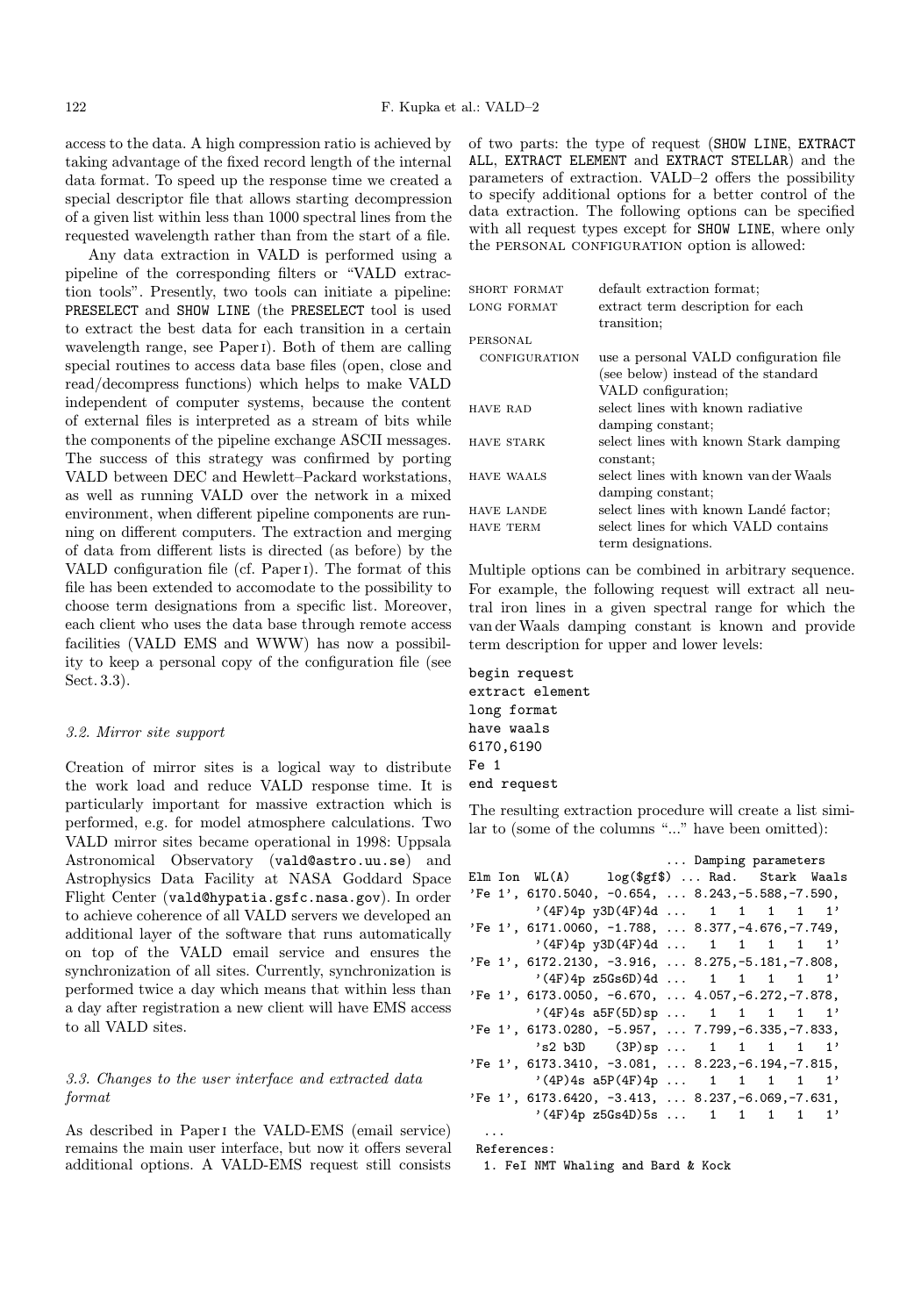On top of the VALD-EMS, a World–Wide–Web interface was developed. This interface allows interactive creation of a request to VALD-EMS. It notifies the user of inconsitencies or omissions of input data before converting them to an ordinary VALD-EMS request. Just as for VALD-EMS, access to the WWW interface is limited to registered clients only. The interface will resolve the hostname of the connecting computer and attempt to match the combination of the provided username and resolved hostname against the list of email addresses in the client register. If this is successfull, access is granted to the WWW interface. In this way, the interface also determines the client's email address to which VALD-EMS will send the result of the request. It is therefore important that the client provides user @ host addresses to the client register at which the client can receive email.

Another addition to the user interface is the personal configuration file which was primarily dictated by the quick evolution of the content of our data base. With the addition of new line data of higher accuracy it is often impossible to reproduce the same selection with the standard VALD configuration file that controls the merging of different line lists according to the ranking system. One can still get the same selection with the old configuration file, but until VALD–2 a user had no control over the content of the configuration file when using the EMS interface to access the data base. Now each client can choose between the standard configuration, created by VALD experts, or a personal configuration file that is modified only by the owner. A personal configuration file is first created as a copy of the standard configuration in response to the VALD-EMS request that contains the "personal configuration" option or via the WWW interface. The WWW interface also provides a convenient editing tool. The VALD client can select a subset of the line lists that will be searched for extraction requests, set the ranking of different parameters that determines the merging procedure etc. (see Paperi). The latest copies of the personal configuration files are automatically distributed to all VALD servers as part of the synchronization procedure.

Two changes have been introduced to the format of extracted data: case sensitivity for names of species and the new referencing system. The first one is part of preparation for VALD–3 which will include molecular line lists of astrophysical interest. We intend to keep conventional notations for the names of molecules, therefore case sensitivity is crucial to distinguish e.g. between Co (Cobalt) and CO (carbon oxide). The second change will simplify acknowledgement of laboratory spectroscopy work as was suggested by several of the VALD contributors and users. VALD–2 now also compiles a list of references at the end of every extraction where the source of each item in each transition is given in the line reference field. For example, a response to a particular request may contain:

```
Damping parameters
Elm Ion WL(A) Excit(eV) log($gf$) .... Waals
```
Lande factor References

```
'Fe 1', 4804.5190, 3.5730, -2.590, .... -7.824,
1.170, \prime 1 1 1 .... 2 2 \prime...
References:
```
1. FeI NMT Whaling and Bard & Kock

```
2. GFIRON obs. energy level: Fe
```
where reference numbers ' 1 1 1 1 2 2 2 ' correspond to wavelength, excitation potential of the lower level, oscillator strength, 3 damping constants and Landé factor(s). One more reference number for term designation will appear in the long output format. It will be useful in case one develops an automatic term interpretation system since the designations are (unfortunately) not standardized across the lists.

In some cases a single line list may contain a compilation from different sources (like the reference 1 in the example above). For such lists the VALD–2 SHOW LINE request returns a label pointing to the original publication for each datum of each transition. The description of the labels can be found in the reference section of the VALD-EMS electronic document. This document is regularly sent to VALD clients to inform them about new extraction capabilities and/or changes of the user interface. It can also be obtained from the WWW sites of VALD. A label description which compiles all the lists within VALD–2 (as of December 1998) can also be found in Ryabchikova et al. (1999b).

#### 4. New atomic line data and their evaluation

The new line lists for VALD–2 primarily consist of laboratory data and data improved or derived from astrophysical applications. For some species not present in the previous version of our data base we include new calculations. In the following subsections we report on the new data (essentially element by element) and we also explain our ranking when several data sources are available for the same transitions. A survey of all ions for which data has been acquired for VALD in addition to the Kurucz (1993b,c) lists is given in Fig. 1 (all the ions discussed in this Section are marked). To improve both old line lists (such as BELLHEAVY from Kurucz 1993b) and new lists described in Sect. 4.4 Landé factors for the neutral and first ions of all rare earth elements were added (this includes Tb and is not specifically marked in Fig. 1).

The following lists were already part of the first installation of VALD: BELLLIGHT, BELLHEAVY, and NLTELINES from Kurucz (1993b), the GFIRON data on iron peak elements from Kurucz (1993c), lines with observed energy levels taken from Kurucz & Peytremann (1975, not distributed any more), and a list on rare earth elements based on Meggers et al. (1975). They are part of the VALD–2 installation as well but will not be discussed here except for comparison with new data. A few additional lists with highly accurate oscillator strength data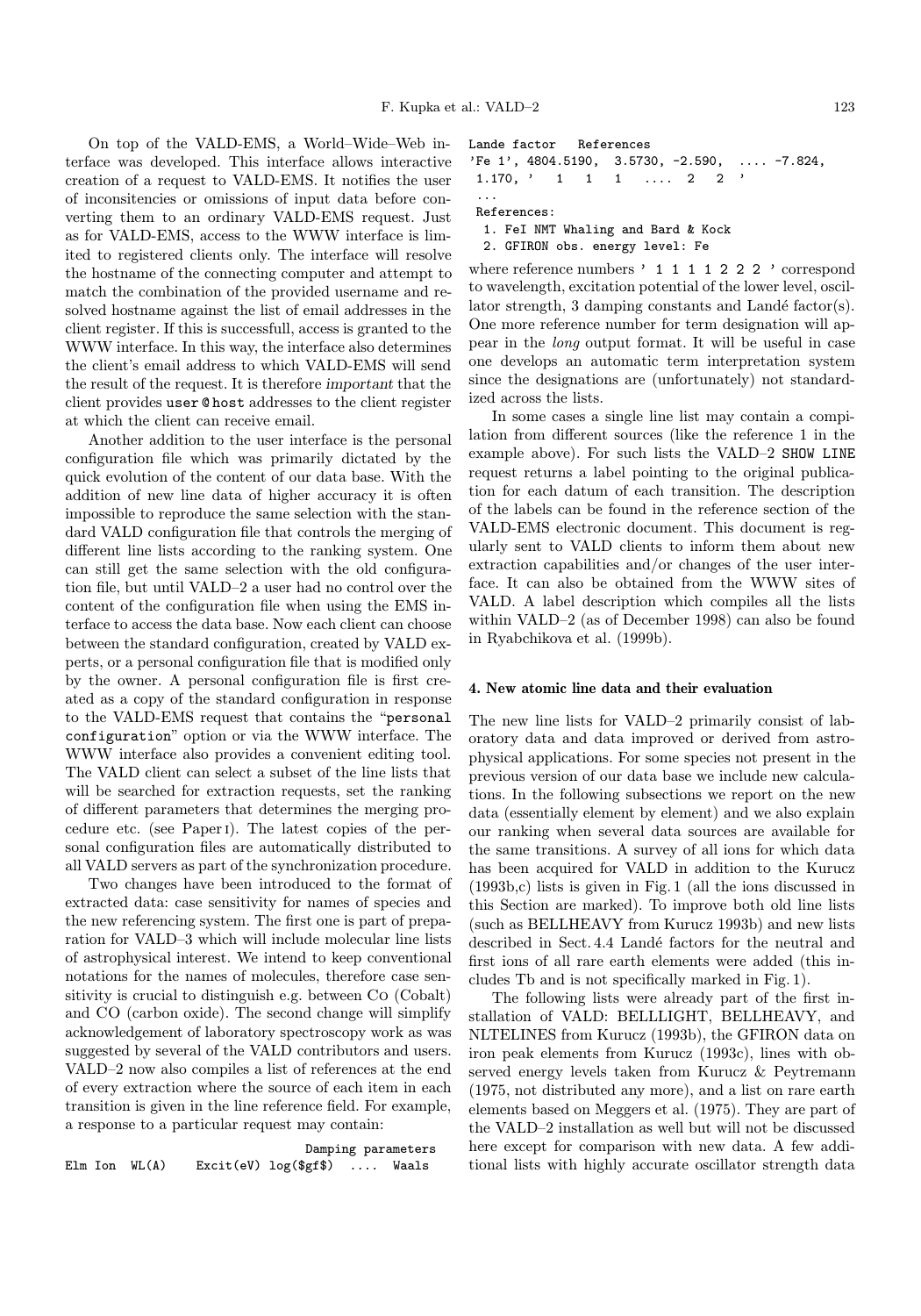had been included into VALD–1 which were redistributed to new VALD–2 linelists. The latter have been compiled separately for each element. The line data redistributed to new lists are compared here with new data and references are given to both the original sources and Paperi.

To make the ensuing discussion more readable we use abbreviations for the references. The same abbreviations are also used in the "reference field" (number 15) of the VALD extraction output and consist of up to four letters derived from the initials of the respective authors. Uniqueness of these references is guaranteed within an individual element, which is sufficient as all the new line lists of VALD–2 are grouped according to elements and a compact reference format is mandatory when dealing with millions of lines.

## 4.1. Light elements

While this paper was being refereed, we implemented new atomic data for C, N, and O (Wiese et al. 1996) into VALD which were provided by NIST. A detailed description of these data sets has to be postponed to a paper on the next implementation of the data base (VALD–3). Already before this extension, we had included new data for 62 lines of Si II and P<sub>I</sub> into the data base.

Silicon. Experimental transition probabilities for Si II lines were measured by Bergeson  $\&$  Lawler (1993a – BLa), by Calamai et al. (1993 – CSB) and by Blanco et al. (1995 – BBC). BLa used a combination of the lifetimes measured by time-resolved laser-induced fluorescence (LIF) and emission branching ratios. CSB measured transition probabilities of  $3s^23p(^2P^0) - 3s^2p^2(^4P)$  intersystem lines with an ion-trapping technique. BBC measurements were based on emission line intensities from laser-produced plasma. The accuracy (relative error) of the experimental oscillator strengths lies between 10 and 20%. For two lines in the near ultraviolet and three lines in the red region the experimental data were obtained for the first time. The new list contains 35 spectral lines and for 15 of them we included calculated Stark damping constants taken from Lanz et al. (1988).

Phosphorus. Radiative lifetimes for the 4p excited states of neutral phosphorus were measured experimentally for the first time by Berzinsh et al. (1997). Measurements for 6 levels were combined with calculations for another 7 levels and with theoretical branching ratios to deduce oscillator strengths for 27 lines belonging to the  $4s - 4p$  transition of P<sub>I</sub>. Using this set of oscillator strengths a new value for the solar phosphorus abundance of  $5.49 \pm 0.04$  was obtained which decreases the discrepancy between earlier determinations and the meteoritic value (Berzinsh et al. 1997).

#### 4.2. Iron group elements

From the near ultraviolet to the near infrared, iron peak elements contribute the bulk part of line opacity in most stars of spectral types B to K. In VALD–1 most of the experimental data was based on the NBS compilations by Martin et al. (1988) and by Fuhr et al. (1988) in the revised version by A. Gulliver — with Fe i as the only major exception (see Paperi for details). Meanwhile, for most species of lower ionization stage new atomic data of high accuracy and — in many cases — with individual error estimates have become available. Consequently, we were able to include new data for almost 12 000 lines from iron peak elements into VALD–2.

Scandium. New absolute transition probabilities for 182 Sc<sub>I</sub> and for 64 Sc<sub>II</sub> lines were measured by Lawler & Dakin (1989–LD) combining emission branching ratios with radiative lifetimes from time-resolved laser-induced fluorescence (LIF) with a relative error not more than 10%. These data include 141 new Sc<sub>I</sub> and 25 new Sc<sub>II</sub> lines in addition to the NIST compilation (Martin et al. 1988). The overall agreement between the new and the NIST data is within 0.1 dex, although the absolute scale is slightly shifted. A few lines show a larger discrepancy, for example 3 lines of the  ${}^{4}$ F −  ${}^{4}D^{0}$  multiplet of Sc<sub>I</sub>, two weak lines of Sc<sub>I</sub> at 2719.13 Å and  $6306.0\text{Å}$ , and two lines of Sc II at  $3645.31\text{Å}$  and  $3666.53\text{\AA}$ . The two last lines have an accuracy of about 50% in the NIST list. If we ignore the latter, we obtain the following difference between NIST and LD transition probabilities:

Sc I: 
$$
\log gf_{\text{NIST}} - \log gf_{\text{LD}} = -0.04 \pm 0.04
$$
 (27 lines)  
Sc II:  $\log gf_{\text{NIST}} - \log gf_{\text{LD}} = +0.04 \pm 0.08$  (37 lines).

We also checked the new data with abundance calculations for the Sun using Kurucz's (1993a) standard solar atmosphere model with  $T_{\text{eff}} = 5777 \text{ K}$ , log  $g = 4.44$ , and  $\xi_t = 1.5$  km s<sup>-1</sup> (for the actual line calculations a value of  $\xi_t = 0.85$  km s<sup>-1</sup> was used). The equivalent widths of the solar lines were taken from the solar atlas of Moore et al. (1966). The mean solar scandium abundance deduced from 21 very weak  $(1-14 \text{ mA})$  Sc I lines is  $3.12 \pm 0.24$ , and from 26 Sc II lines it is  $3.22 \pm 0.14$ . No weights were introduced for calculating the standard deviations. The corresponding values obtained for the same sample of solar lines with the available NIST oscillator strengths are  $3.24 \pm 0.33$  $(12 \text{ Sc } I \text{ lines})$ , and  $3.19 \pm 0.17$  (10 Sc II lines). The adopted solar abundance is  $3.17 \pm 0.10$  (Grevesse et al. 1996). The new data are in good agreement with the Kurucz (1993c) semi-empirical calculations. Note that in the NIST compilation Sc I  $\lambda$  5301.96 has a wrong wavelength (5302.98Å).

Titanium and Manganese. Raassen & Uylings (1997  $-$  RU) and Uylings & Raassen (1997 – UR) published new calculations of the transition probabilities for Ti III and Mn III. The authors used the orthogonal operator description for odd and even energy levels. This method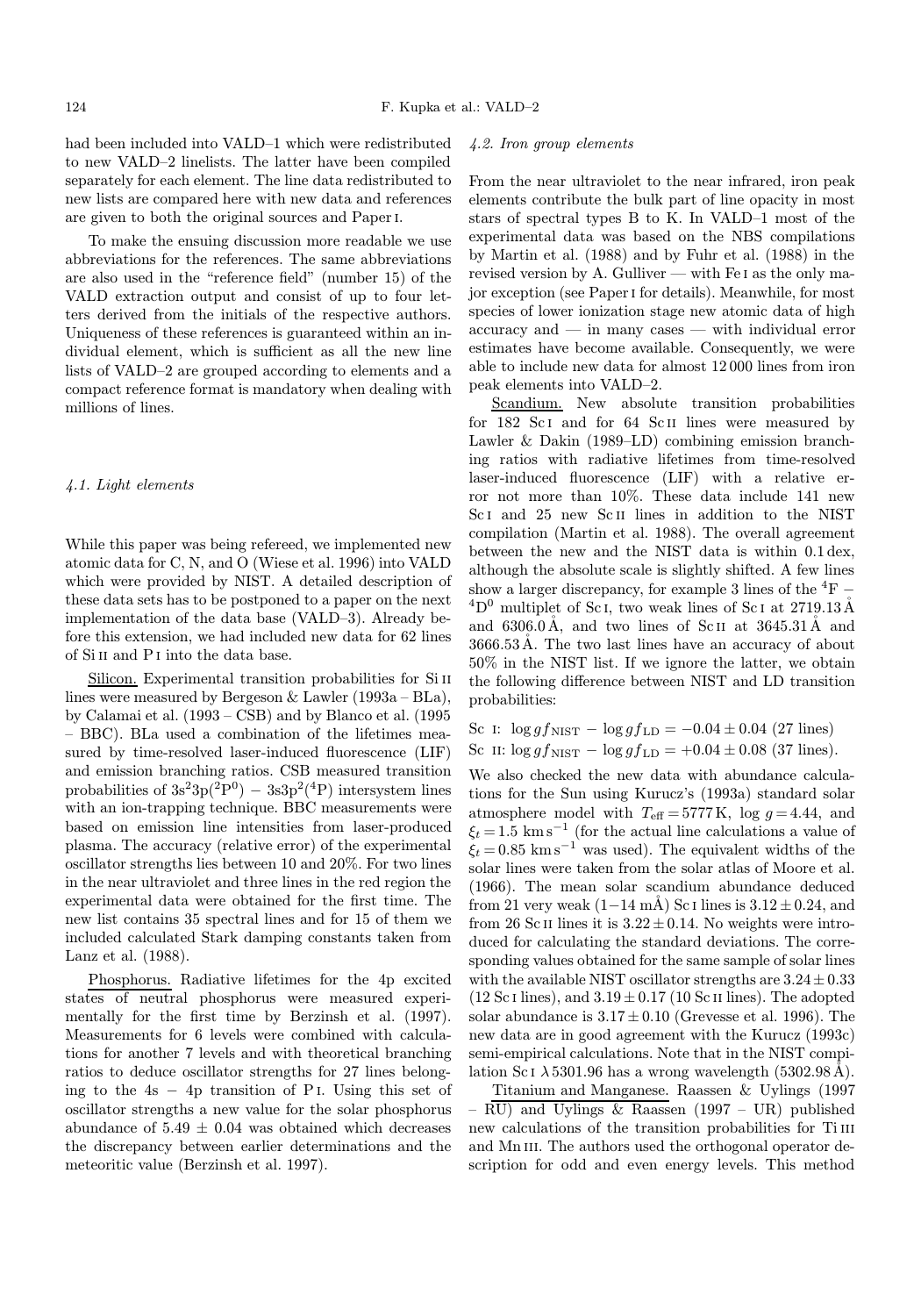|                  | la               | <b>Ila</b> | IIIb                                                                                                                              | IV <sub>b</sub> | Vb              | VIb      | VIIb     | VIII     |           |               | Ib              | IIb      | Illa            | IVa       | Va        | Vla                  | VIIa      | 0               |
|------------------|------------------|------------|-----------------------------------------------------------------------------------------------------------------------------------|-----------------|-----------------|----------|----------|----------|-----------|---------------|-----------------|----------|-----------------|-----------|-----------|----------------------|-----------|-----------------|
| $\mathbf{1}$     | H                |            |                                                                                                                                   |                 |                 |          |          |          |           |               |                 |          |                 |           |           | $\overline{2}$<br>He |           |                 |
| $\overline{c}$   | 3<br>Li          | 4<br>Be    | N<br>$\overline{7}$<br>5<br>6<br>8<br>B<br>C<br>N<br>O<br>element<br>98.<br>VALD - II<br>VALD - I<br>in progress<br>$   \cdot   $ |                 |                 |          |          |          |           |               |                 | 9<br>F   | 10<br><b>Ne</b> |           |           |                      |           |                 |
| $\mathfrak{Z}$   | 11<br>Na         | 12<br>Mg   | 13<br>15<br>16<br>14<br>Si<br>P<br>s<br>AI                                                                                        |                 |                 |          |          |          |           |               |                 |          | 17<br><b>CI</b> | 18<br>Ar  |           |                      |           |                 |
| $\boldsymbol{4}$ | 19<br>κ          | 20<br>Ca   | 21<br>Sc                                                                                                                          | 22<br>Ti        | 23<br>٧         | 24<br>Cr | 25<br>Mn | 26<br>Fe | 27<br>Co  | 28<br>Ni      | 29<br>Cu        | 30<br>Zn | 31<br>Ga        | 32<br>Ge  | 33<br>As  | 34<br>Se             | 35<br>Br  | 36<br>Kr        |
| 5                | 37<br><b>Rb</b>  | 38<br>Sr   | 39<br>Y                                                                                                                           | 40<br>Zr        | 41<br><b>Nb</b> | 42<br>Mo | 43<br>Tc | 44<br>Ru | 45<br>Rh  | 46<br>Pd      | 47<br>Ag        | 48<br>Cd | 49<br>In        | 50<br>Sn  | 51<br>Sb  | 52<br>Te             | 53<br>J   | 54<br>Xe        |
| 6                | 55<br>Cs         | 56<br>Ba   | 57-71<br>La                                                                                                                       | 72<br>Hf        | 73<br>Ta        | 74<br>w  | 75<br>Re | 76<br>Os | 77<br>lr. | 78<br>Pt      | 79<br>Au        | 80<br>Hg | 81<br><b>TI</b> | 82<br>Pb  | 83<br>Bi  | 84<br>Po             | 85<br>At  | 86<br><b>Rn</b> |
| $\overline{7}$   | 87<br>Fr         | 88<br>Ra   | 89-103<br>Ac                                                                                                                      | 104<br>Ku       | 105<br>Ha       |          |          |          |           |               |                 |          |                 |           |           |                      |           |                 |
|                  |                  |            |                                                                                                                                   |                 |                 |          |          |          |           |               |                 |          |                 |           |           |                      |           |                 |
|                  |                  |            | Rare earth<br>elements<br>Lanthanides                                                                                             | 58<br>Ce        | 59<br>Pr        | 60<br>Nd | 61<br>Pm | 62<br>Sm | 63<br>Eu  | 64<br>Gd      | 65<br>Tb        | 66<br>Dy | 67<br>Ho        | 68<br>Er  | 69<br>Tm  | 70<br>Yb             | 71<br>Lu  |                 |
|                  | <b>Actinides</b> |            |                                                                                                                                   | 90<br>Th        | 91<br>Pa        | 92<br>U  | 93<br>Np | 94<br>Pu | 95<br>Am  | 96<br>$c_{m}$ | 97<br><b>Bk</b> | 98<br>Cf | 99<br>Es        | 100<br>Fm | 101<br>Md | 102<br>No            | 103<br>Lr |                 |

Fig. 1. Within the VALD project data for about 23 000 lines from 58 different ions have been collected, compared, and tested in order to extend the Kurucz (1993bc) compilations. We have marked the spectrum number (from neutral, i, to doubly ionized, iii) for each element for which improvements have been achieved either in VALD–1 or VALD–2 (this paper) or both. Work to include data on C, N, O was finished while this paper was being refereed, while work on S is still in progress. Note that all line lists for rare earth elements also have been supplemented by Landé factors as far as possible (not specifically marked here)

allows a more accurate evaluation of the wave functions which leads to an order of magnitude better accuracy for the transition probabilities in comparison with the semiempirical method used by Kurucz (1993c). Not surprising, the new calculations for Ti III agree better with the experimental intensities (Raassen & Uylings 1997). Both data sets are included in VALD–2 with higher ranking than older lists.

Vanadium. New measurements of lifetimes and transition probabilities for VII were performed by Biémont et al. (1989 – BGF) based on LIF lifetime measurements and emission branching fractions. They measured 147 lines of which 85 are in common with the NIST compilation (Martin et al. 1988). Most of the V ii data in the NIST table are coming from Karamatskos et al. (1986). A comparison of NIST and BGF lists shows an agreement within  $15\%$  (log  $gf_{\rm K} - \log gf_{\rm BGF} = -0.014 \pm 0.065)$  with the exception of 6 lines which were taken from Wujec & Musielok (1986) and from Roberts et al. (1973). For these lines the difference exceeds 0.2 dex and amounts to up to 0.6 dex. Both groups, Karamatskos et al. and BGF, claim identical accuracies ( $\leq 10\%$ ) in most of the cases. We prefer the BGF line list, because it contains more lines with accurate transition probabilities.

Chromium. New measurements of the transition probabilities for 12 Cr<sub>II</sub> lines from the  $3d^4(^5D)4p \; z^6P^0$  levels were published by Bergeson & Lawler (1993b – BL) with an estimated accuracy of about 10%. Only one of these lines was previously included in the NIST compilation (Martin et al. 1988). The determinations are based on the combination of emission branching ratios with LIF lifetime measurements.

Ekberg (1997) analyzed a spectrum of doubly ionized chromium with a low voltage spark discharge and the normal incidence spectrograph at NIST. He observed 143 new energy levels of the  $3d<sup>3</sup> 4d$  and  $3d<sup>3</sup> 5s$  configurations leading to a classification of 721 new Cr III lines. Using the Cowan (1981, 1995) codes Ekberg calculated transition probabilities for 1893 lines in the wavelength region from  $736 \text{\AA}$  to  $2675 \text{\AA}$ . Figure 2 compares Kurucz's semi-empirical calculations with Ekberg's results. A large dispersion of  $\pm 3 \,\text{dex}$  is observed for the lines with lower level excitation energy between 8 and 9 eV. We prefer the new calculations by Ekberg, because they are based on a larger sample of observed energy levels and therefore provide more accurate wavelengths and transition probabilities.

Iron. New accurate measurements of the transition probabilities for neutral iron became available after the NIST compilation by Fuhr et al. (1988) appeared. The most extensive set of measurements, which contains 1814 lines in the range of  $2250 - 26660$ Å, was produced by O'Brian et al. (1991 – BWL) and already included into VALD–1. They used their LIF lifetime measurements in combination with emission branching fractions. For 640 lines transition probabilities were found by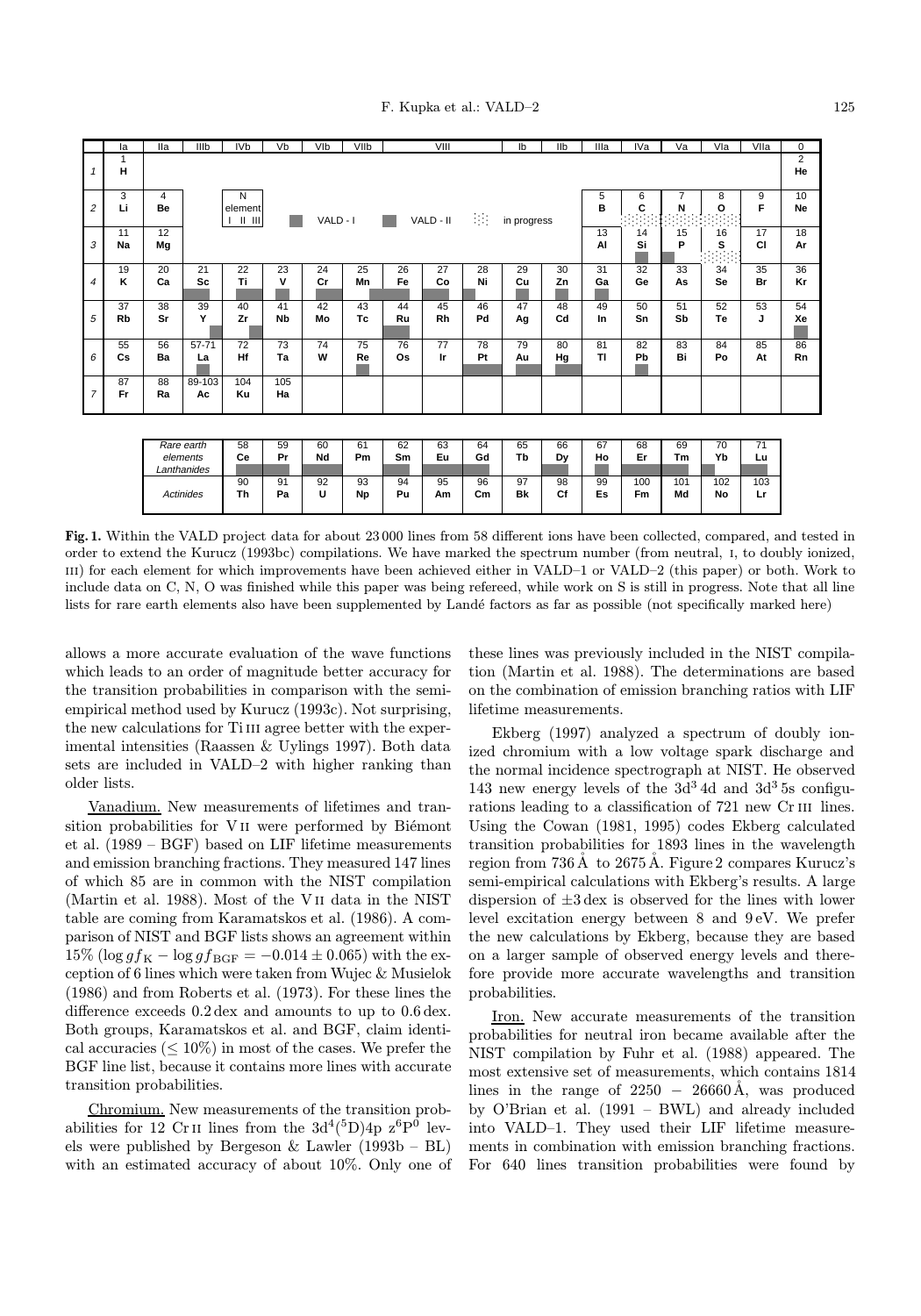

Fig. 2. Dependence of the differences in  $log(gf)$  calculated by Ekberg and by Kurucz for Cr III lines on the excitation energy of the lower level

interpolating level populations in the inductively coupled plasma source (ICP). For most of these lines the accuracy is better than 10%, which is supported by a comparison with the high accuracy Oxford absorption oscillator strengths. Bard et al. (1991 – BKK) and Bard & Kock (1994 – BK) measured transition probabilities for 230 Fe<sub>I</sub> lines using the same technique. Both works have 80 lines in common with O'Brian et al. (1991). There is no difference in the absolute scale of both sets and they agree within 25%.

We merged all three sets in one new VALD line list and averaged data with the same accuracy (according to the authors); otherwise we tabulated the oscillator strengths with the higher accuracy. We also included in the new list theoretical  $\log gf$ -values calculated for neutral iron lines in the IR which were classified by Johansson et al. (1994b – JNG) and by Schoenfeld et al. (1995 – SCG) based on laboratory and solar analyses. These lines belong to the 4f – 5g supermultiplet  $(25445\text{Å} - 25700\text{Å})$ , to the  $4f - 5g$  supermultiplet  $(38730 \text{ Å} - 39280 \text{ Å})$ , and to the  $5g - 6h$  supermultiplet  $(73700\text{\AA} - 74100\text{\AA})$  of the  $3d^{6}4s^{6}D$  configuration. All theoretical calculations were compared to  $\log gf$ -values derived from the solar spectrum and they were in good agreement. The new file contains latest data on wavelengths, level energies and classification – when available – from the New Fe i Multiplet Tables (Nave et al. 1994). The final VALD–2 file consists of 2962 Fe i lines of which half have a relative error in  $\log gf$  of not more than 10%.

Likewise, accurate LIF lifetime measurements with an uncertainty of less than 5% are now available for Fe II (Biémont et al. 1991; Guo et al. 1992; Hannaford et al. 1992). They were used to transform high precision emission branching ratios to absolute transition probabilities. The most recent work by Bergeson et al. (1996 – BMW) includes 67 lines from the  $3d^{6}$ <sup>(5</sup>D)<sup>4</sup>p subconfiguration in the spectral region from  $2249\text{\AA}$  to  $2762\text{\AA}$ . All but four lines have an accuracy between 3 and 10%. Another work by Mullman et al. (1997 – MSL) provides absolute absorption oscillator strengths for 7 vacuum–UV lines of Fe ii in the  $1608\text{\AA} - 1640\text{\AA}$  spectral region with an accuracy better than 10%. We decided to use the BMW list as a reference for the comparison between different lists of Fe ii transition probabilities. First, we compared BMW with the data by Bridges  $(1973)$ , by Whaling  $(1985 - W)$ , by Kroll & Kock (1987 – KK), and by Pauls et al. (1990 – PGH). The last list has only two lines in common with BMW and they agree within 12%. The list of Bridges contains three lines in common with BMW and the agreement is better than 10%. A comparison between BMW and W data is shown in Fig. 3a, and between BMW and KK in Fig. 3b. The 46 lines which are in common with Whaling's list agree within 12%. The only systematic difference between both sets is a shift of −0.04 dex in the absolute scale of Whaling's  $\log gf$ -values. Therefore, we apply this shift to all Whaling data. BMW and KK data agree within 10% with no difference between the absolute scales, but there is a systematic dependence of the  $\log gf$ -difference on the oscillator strength which causes an error of less than 25% for the whole range of  $-2.0 \le \log gf \le 0.5$ . As a result, we give the highest priority in the spectral region of  $1600\,\text{\AA}$ to 3000 Å to MSL and BMW data. We supplement them with Whaling's data corrected by  $+0.04$  dex, with Bridges' data (second priority), and with PGH and KK data (third and fourth priority). For a few lines we averaged KK and PGH oscillator strengths.

For  $\lambda \geq 3000 \text{\AA}$  the main sources for Fe II oscillator strengths are: Bridges (1973), Baschek et al. (1970, corrected by  $+0.16$  according to Fuhr et al. 1988), Whaling (1985), Hannaford et al. (1992 – HLGN), Kroll & Kock (1987), Heise & Kock (1990 – HK), Pauls et al. (1990), and Blackwell et al. (1980 – BSS). The HK and PGH data were slightly corrected to fit the best available lifetime measurements by HLGN. The solar oscillator strengths obtained by BSS have a good relative accuracy, but they were based on a solar iron abundance of  $log(Fe/H) = -4.31$ . The best present estimate gives  $log(Fe/H) = -4.50$ (e.g. HLGN) and we therefore applied a  $+0.19 \,\text{dex}$  correction to the BSS oscillator strengths. A comparison of the corrected data with the data from other sets showed a good agreement. In total we obtained 84 lines in the  $3000\text{\AA} - 7712\text{\AA}$  spectral region with oscillator strengths having an accuracy of 25% or better. For roughly half of the lines oscillator strengths from 2 to 4 different sources were averaged and they may be considered as the most reliable.

We corrected oscillator strengths for the forbidden  $(\Delta S = 2)$  transitions of Fe II, which stem from an anomaly originating from an indirect level mixing of  $w^2P_{3/2}$  and  $x^{6}P_{3/2}$  (Johansson et al. 1995 – JBL). We also included new oscillator strengths for 222 lines of the 4f − 5g supermultiplet of Fe ii calculated with the Cowan code (Rosberg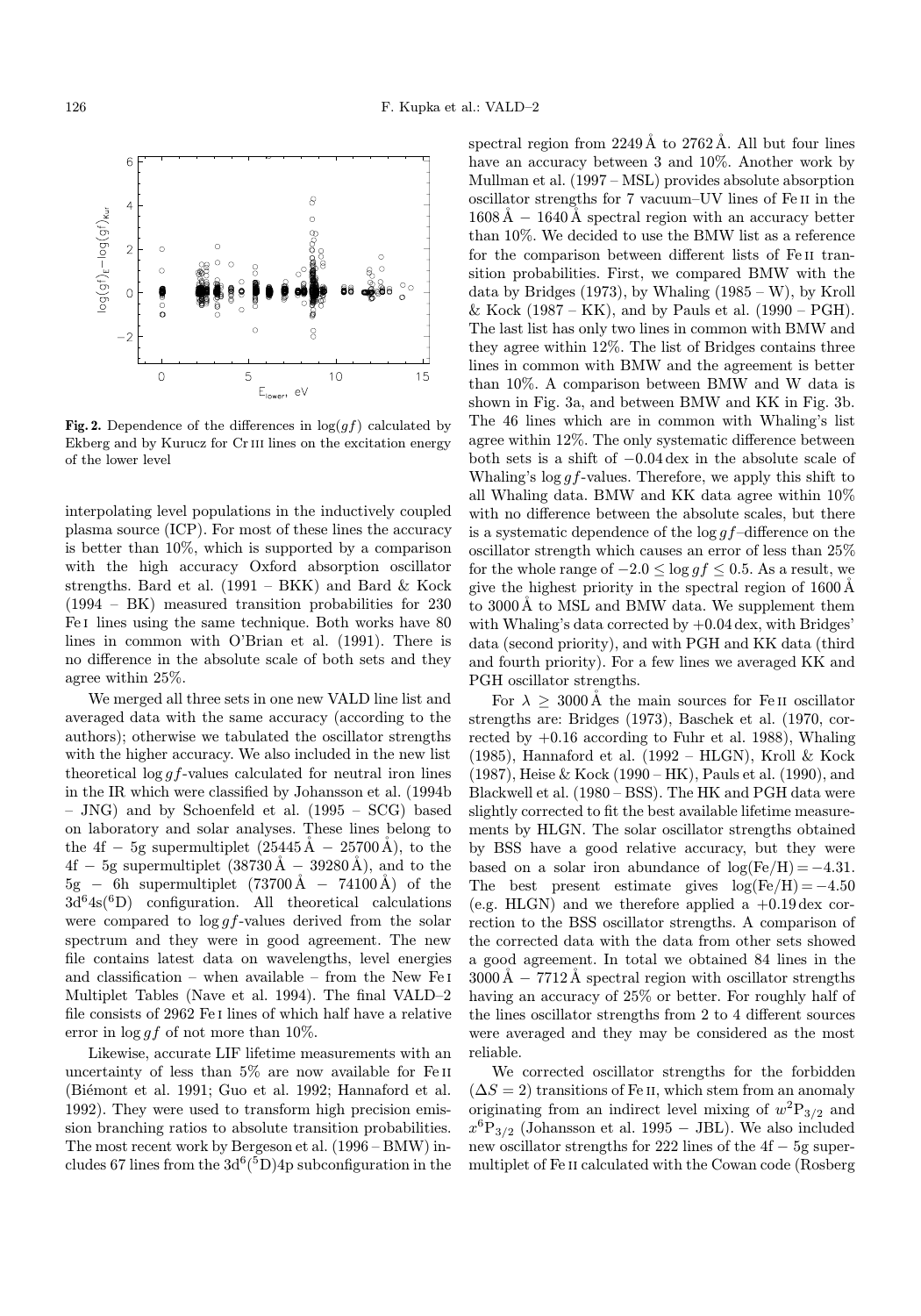

Fig. 3. A comparison between Fe<sub>II</sub> oscillator strengths measured by Bergeson et al. and by Whaling a), and by Bergeson et al. and by Kroll & Kock b)

& Johansson  $1992 - RJ$  and for 76 lines of the lowest 5g − 6h supermultiplet of Fe ii calculated in the framework of the relativistic Hartree-Fock approximation by Biémont et al. (1997 – BJP). The final VALD–2 list contains  $522$ lines of Fe II. Further information on the input data for iron can be found in Ryabchikova et al. (1999b).

Cobalt. Accurate transition probabilities for 15 Co i lines with  $w^4D_{3/2}$  as the upper level were published by Lawler et al.  $(1990 - LWG)$ . The measurements were based on LIF lifetime measurements and on emission branching ratios. They have an accuracy of  $10 - 12\%$ . Previously, only Kurucz's semi-empirical data were available for these lines.

Two new experiments on Co II transition probabilities were published since the paper by Salih et al. (1985) which was the only source for this ion in the NIST compilation. Crespo López-Urrita et al.  $(1994b - CUNJ)$  measured emission branching ratios and converted them into absolute transition probabilities using the lifetimes published by Salih et al. (1985) and by Pinnington et al. (1973). A comparison between the oscillator strength measurements of CUNJ and of Salih et al. (1985) shows a remarkable agreement in the absolute scale within 1% and with a standard deviation of 10% for 26 lines with  $\log(qf) > -1.0$ . Only one line,  $\lambda 2694.68$ Å, is significantly outside these error limits. For weaker lines we find  $\log qf$ -values from CUNJ to be systemetically larger by 0.22 dex. There are a few lines from Salih et al. which were not included in the NIST compilation due to their apparently low accuracy. Mullman et al. (1998 − MCL) reported transition probabilities for 28 lines combining LIF and emission branching ratio measurements. The error estimates for most of these lines do not exceed 10%. They have 8 lines in common with CUNJ and after correcting the latter for new lifetime measurements they agree within 22%. We attributed the highest rank to MCL data and trusted the error estimates provided by the authors. Based on our comparisons we averaged for most of the lines data from Salih et al. and from CUNJ and compiled them to a new VALD–2 file, together with the MCL and the other new lines from CUNJ. For the lines with  $\log qf > -1.0$  we estimate the error to be  $10\%$  (0.04 dex), and for the rest of the lines we give the errors as quoted by the authors. In total, the new list contains 89 Co ii lines.

Nickel. Fuhr et al. (1988) give the highest priority to two sets of experimental transition probabilities for Ni i presented by Huber & Sandeman (1980) and by Doerr & Kock (1985). In the mean time, two new sets of experimental measurements were published. Blackwell et al. (1989 − BBPL) used the Oxford spectroscopic furnace to measure relative oscillator strengths for 75 low-lying lines with a very high precision of 0.7%. They converted them to an absolute scale using lifetimes mainly from Becker et al. (1974, 1981). Wickliffe & Lawler (1997a − WLa) reported transition probabilities for 76 lines connected to high-lying, even-parity levels, using emission branching ratios and new LIF lifetime measurements (Bergeson & Lawler 1993c). WLa also checked the Oxford absolute scale with the new lifetimes and found it to be accurate to within 2% after applying an offset of 0.015 dex. Hence, one may expect an accuracy for individual lines of the "Oxford measurements" by BBPL of about 5%. The same accuracy is reported for most lines from WLa. Thus, both lists combined give a total of 151 lines with accurate transition probabilities which we included in VALD– 2 with a high ranking. A comparison of the WLa list with the NIST compilation (35 lines in common) shows good agreement. If we reject 3 lines for which the accuracy is marked with a "D" in the NIST table, we obtain  $\Delta$ log gf<sub>NIST−WLa</sub> = −0.05 ± 0.04. A similar comparison of NIST and BBPL is less comforting. For 74 common lines we obtain  $\Delta$ log  $gf_{\text{NIST-BBPL}} = 0.06 \pm 0.13$ . The excess scatter probably is due to the Doerr & Kock's data, because for lines with  $\log gf > -2.0$  the transition probabilities from Huber & Sandeman are in excellent agreement with BBPL measurements. Even for weaker lines the differences are still within the errors quoted by Huber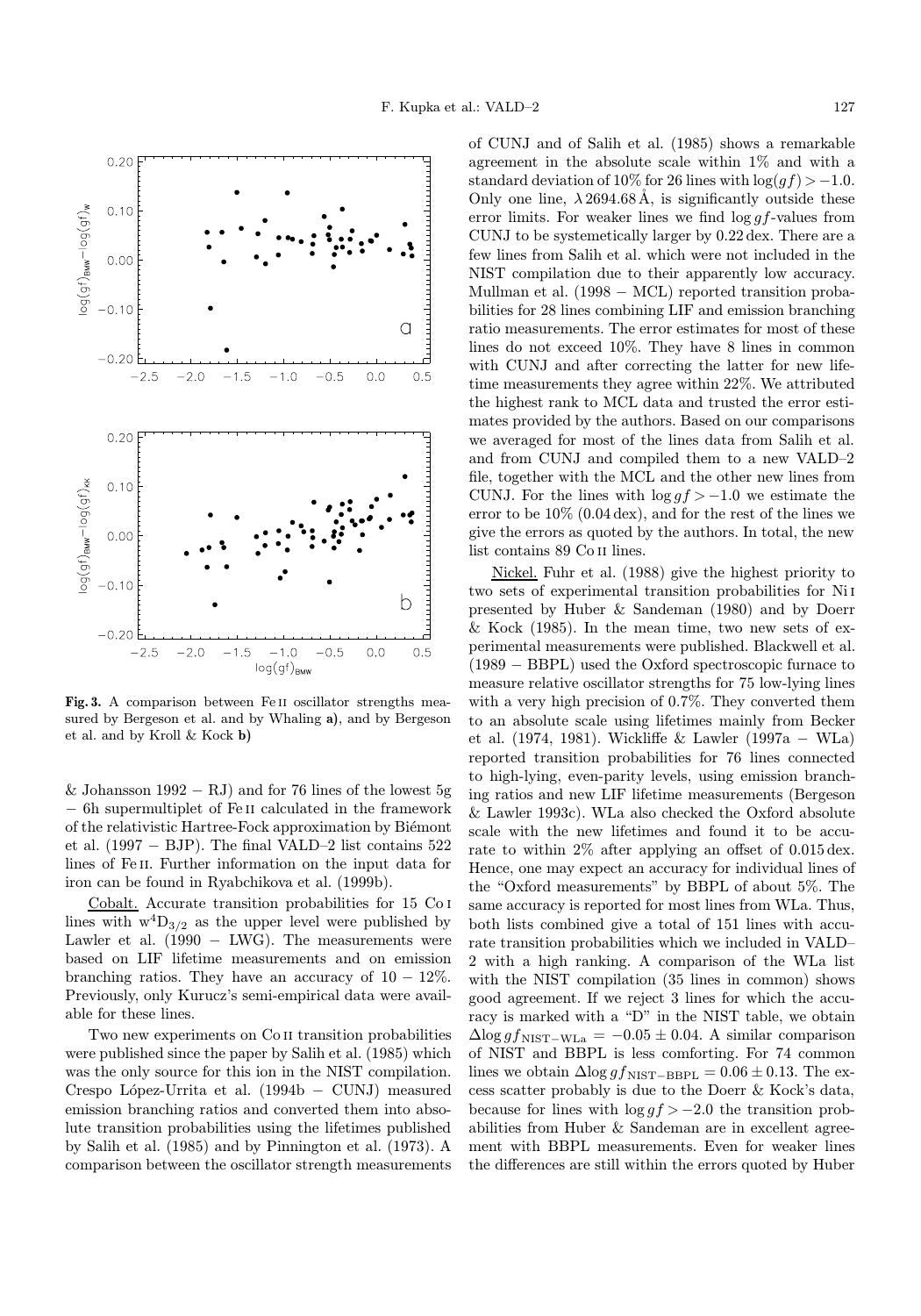& Sandeman (see Blackwell et al. 1989 for a discussion). We used 38 lines from the solar spectrum with equivalent widths from 3 to 110  $m\AA$  and the same solar model atmosphere as in the case of scandium to check the new data. Without attributing weights to individual lines we obtain  $log(Ni/H) = -5.74 \pm 0.10$  which agrees perfectly with the solar and meteoritic value of −5.75 (Grevesse et al. 1996).

### 4.3. Elements of the fourth and fifth periods

For elements of the fourth and fifth periods the data for the previous release of VALD has almost entirely been taken from the BELLHEAVY compilation (Kurucz 1993b). New experiments and calculations for these species allow improvement and extension of the contents of VALD for about 1 000 spectral lines. For several of these ions no data was available before.

Copper. Most of the data for Cu II described in Paperi were taken from the BELLHEAVY line list (Kurucz 1993b) and actually date back to the compilation of Kurucz & Peytremann (1975). In the meantime, experimental absolute transition probabilities were derived by Kono & Hattori (1982) using the delayed-coincidence technique, and by Crespo López-Urritia et al. (1994a) with special high frequency hollow electrode discharge and emission measurements. The results from the last two groups agree within the expected errors and we merged them into the new file for Cu ii after averaging oscillator strengths for the lines which were in common. The final list contains data for 71 spectral lines with an accuracy for the log gf-values of the order of  $15-25\%$ . Old VALD and the new data agree within 25%, without any shift in absolute scales. We recommend to use the new data also because they have individual error estimates.

Zinc. New absolute transition pobabilities for 2 resonance lines of  $Zn$  II at 2025.5Å and 2062.0Å were measured by Bergeson & Lawler (1993b) combining emission branching ratios and LIF lifetime measurements. The accuracy of the new data is 7%. The new oscillator strengths are higher by 0.08 dex than those available in VALD–1.

Yttrium and Zirconium. Previously, there was no information in VALD on the second ions for any of the elements of the Sr-Y-Zr group. However, transition probabilities for the most prominent lines of Y<sub>III</sub> and Z<sub>rIII</sub> were calculated by Redfors (1991) using the Cowan code with estimated uncertainties of about 10%. Later on, Reader & Acquista (1997 – RA) measured and classified 482  $Zr$  III spectral lines in the  $630 - 4610$ Å region. For 4 lines they gave double or multiple classifications. The observed energy levels were interpreted theoretically with the Cowan code and the oscillator strengths were calculated for all observed transitions. Maniak et al. (1994) measured the lifetimes of five levels of Y iii which were converted to oscillator strengths using their theoretical calculations of the branching ratios. Both sets of data for Y III agree quite

well for  $5p - 5d$  and  $5p - 6s$  lines, while the experimental values on average are smaller by  $25\%$  for  $5s - 5p$  and 4d − 5p lines than those from Redfors (1991). Our final list consists of 39 Y III lines in the  $1280\text{\AA}$  to  $3020\text{\AA}$  spectral region for which the oscillator strengths were taken from Maniak et al. (1994) and supplemented by the data from Redfors (1991).

The Reader  $\&$  Aquista (1997) line list for Zr<sub>III</sub> has 75 lines in common with Redfors' list. A comparison between both sets of data shows that, with the exception of a few lines for which RA oscillator strengths are smaller by 0.3 dex, the agreement for most of the lines is within 10−15%. We prefer the RA list for VALD–2, supplemented by 3 lines from Redfors (1991). The final list contains 493 Zr<sub>III</sub> lines.

Ruthenium. Accurate transition probabilities for 482 Ru I lines were derived by Wickliffe et al.  $(1994)$ . They combined LIF lifetime measurements with the emission branching ratios. For most of the measurements the precision is better than 10%. The new data included in VALD– 2 show systematically lower  $gf$ -values than the Corliss  $\&$ Bozman (1962) data. For 114 Ru<sub>I</sub> lines we had no oscillator strength values in the previous version of VALD. Absolute transition probabilities for 18 UV lines of Ruii were determined by Johansson et al. (1994a). The accuracy of the measurements is better than 25%, which could be confirmed by the Ru abundance analysis in the atmosphere of the HgMn star  $\chi$  Lup (Johansson et al. 1994a).

Xenon. The energy level classification of Xe<sub>II</sub> lines in VALD (see Paperi) was checked and when necessary corrected according to the extensive analysis of Xe ii by Hansen & Persson (1987).

#### 4.4. Rare earth elements (REE)

The atomic data for neutral atoms and first ions of REE included in the first version of VALD were mainly based on the BELLHEAVY line list supplemented with experimental data from Komarovskij (1991) and data based on Meggers et al. (1975) for some of the first ions. A new set of experimental data for Pri, Sm i, Eu i, Ho i, and Yb i was created from the compilation of Komarovskij (1991) and included into VALD–2. No information was available for the second ions which are dominant among rare earth elements in stellar atmospheres with a  $T_{\text{eff}}$  greater than 7500 K. In particular, for Ap stars with overabundant REE the second ions may contribute significantly to the total line absorption. Lines of the REE appear prominently in spectra of magnetic Ap stars which implies the necessity to include Zeeman splitting parameters. For the neutral atoms and the first ions of all REE, except for  $Pr$  II and Nd II, Landé factors of the lower and upper levels determined by experiments were extracted from the AEL section of the NIST atomic line data base (Martin et al. 1978) and included into VALD–2. For Prii and Nd ii the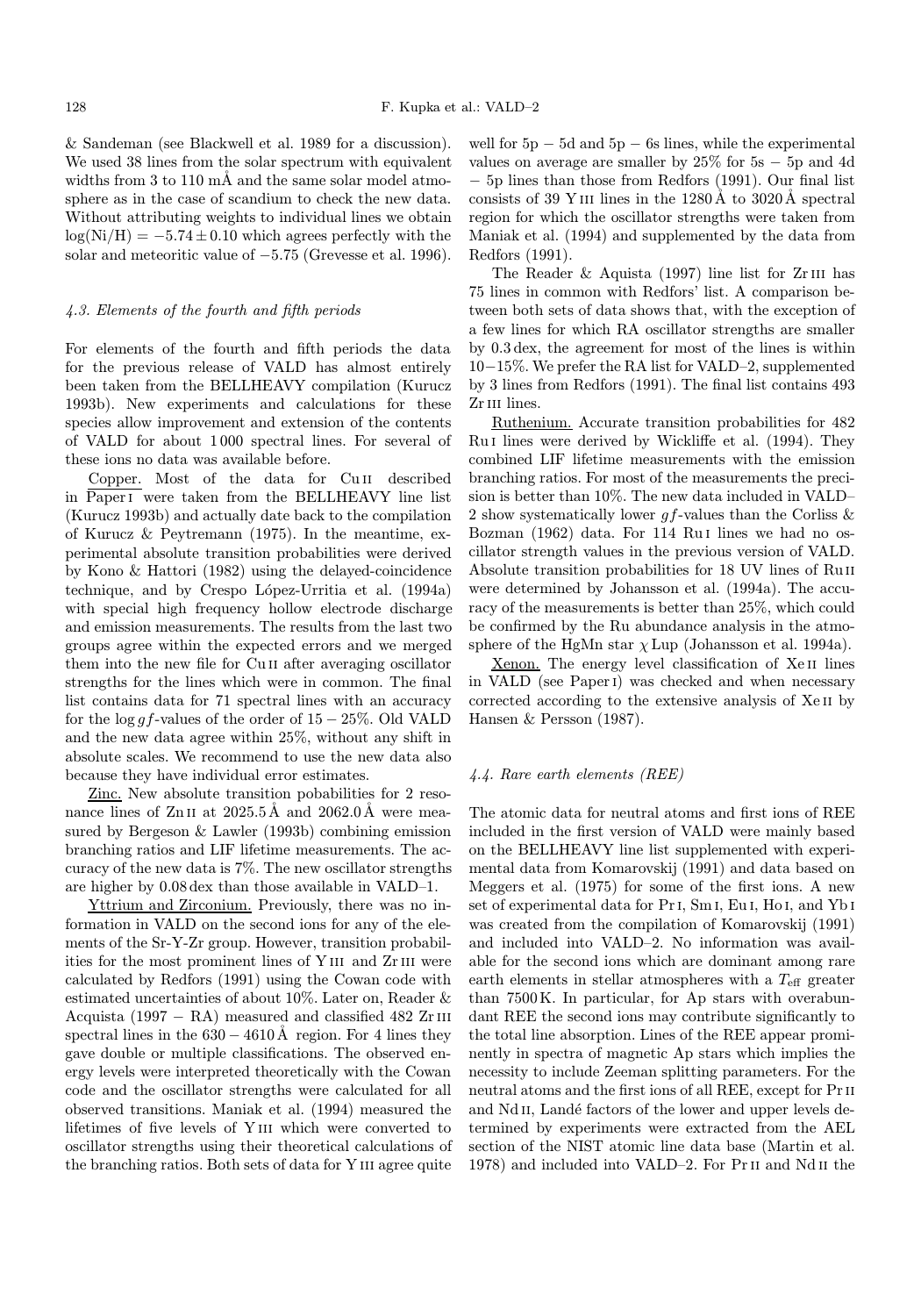measurements by Ginibre (1989) and by Blaise & Wyart (1984) were used. Moreover, new  $\log qf$ -values as well as improved wavelength calibrations and level classications for 1 800 lines from rare earth elements have been included into the data base, which we describe in the following.

Lanthanum. A new calibration of the intensities published by Meggers et al. (1975) was proposed by Bord et al. (1996). They provide oscillator strengths in agreement with the laser-beam results by Arnesen et al. (1977). The latter was used by Gratton & Sneden (1994) for the recent solar lanthanum abundance determination. Hence, the intensity calibration of Bord et al. (1996) was adopted to compile a new list of La<sub>II</sub> lines for VALD.

Cerium. Bord et al. (1997) calculated the transition probabilities for Ce III lines using the atomic structure code of Cowan and they found good agreement between Ce II and Ce III abundances for the silicon star HD 200311. While the relative accuracy of the calculations can be estimated as  $\pm 0.15$  dex, the absolute scale may be too large by  $0.25 \,\text{dex}$ . A total of 43 Ce III lines in the  $2840 \text{Å}$  to  $6061 \text{Å}$ spectral region was added to VALD.

Neodymium. For Nd i we again used the compilation of Komarovskij (1991). Oscillator strengths for Nd<sub>III</sub> lines became available from calculations by Cowley & Bord (1998) based on the Cowan code. The authors provide data for 54 lines in the  $3280\text{\AA}$  to  $6870\text{\AA}$  spectral region. The estimated relative and absolute errors are similar to Ce III.

Europium. An abundance analysis of this element forced us to implement oscillator strengths data in VALD which were determined from stellar and/or solar spectra. A few lines of EuIII were identified in spectra of magnetic Ap stars by Ryabchkova et al. (1999a). For 4 lines they determined astrophysical oscillator strengths with a relative accuracy of  $\pm 0.2 \,\text{dex}$ . The absolute scale could be more inaccurate, because of the dependency of the present determination on the ionization balance in stellar atmospheres.

Gadolinium. Komarovskij & Smirnov (1992) revised transition probabilities for Gd i on the basis of new lifetime and branching ratio measurements and extended the list of lines with experimentally measured oscillator strengths. Similar measurements by Bergstrom et al. (1988) provide accurate oscillator strengths for 23 lines of Gd ii which were used to improve the solar abundance of gadolinium. The authors give an error estimate for the stronger lines of 10%.

Dysprosium. Komarovskij & Smirnov (1994) deduced absolute oscillator strengths for 35 Dy i and 28 Dy ii lines using lifetime and branching ratio measurements with an estimated accuracy of 25%. For 13 Dy i lines the experimental data were obtained for the first time. The new Dy i list of VALD contains 42 lines and it also includes data extracted from the compilation of Komarovskij (1991).

Similar to Komarovskij & Smirnov (1994 − KS) absolute oscillator strengths measurements for Dy ii were carried out by Biémont & Lowe (1993 – BL) on the basis of LIF lifetime measurements and relative intensities taken from Kusz (1992). A total number of 63 lines was measured and with two exceptions the lifetimes determined by KS and BL agree very well. The oscillator strengths from BL are considered to be slightly more accurate, because the branching ratios used by BL were measured on spectra with higher resolution than those used by KS. Smirnov (private communication) corrected a few lines which showed the largest difference (in addition to those, for which lifetime measurements in KS were certainly wrong), and after this correction the difference between KS and BL measurements reduced to 0.01 dex with a dispersion of 0.1 dex. This dispersion corresponds exactly to the 25% accuracy claimed by KS. For the final list of oscillator strengths we used data from BL and one additional line from KS.

Erbium. Absolute experimental transition probabilities for 41 Eri lines were obtained by Komarovskij & Smirnov (1993) with an accuracy of about 25% using lifetimes and branching ratio measurements. For 22 lines experimental data were presented for the first time.

The spectrum of Er III was re-analyzed by Wyart et al. (1997), who argued for new energy levels and transition probabilities based on a comparison of their line list with the spectrum of the Ap star HR 465. The number of known energy levels was increased from 45 to 115 and the number of classified lines to 470. Oscillator strengths for 304 lines calculated with the Cowan code are included in VALD–2.

Thulium New LIF lifetime measurements (Andersen et al. 1996) together with the emission branching ratios resulted in oscillator strengths for 376 lines of Tm i and 146 lines of Tm II in the 2500 Å to 10000 Å spectral region (Wickliffe & Lawler 1997b). The new measurements increase the existing data by 241 Tm i and by 30 Tm ii lines and yield a significant improvement of  $\log qf$ -values over the BELLHEAVY list. A new classification was possible for 3 lines of Tm II, and for most of the measured lines the typical uncertainty is less than 10%. A comparison between BELLHEAVY and the new oscillator strengths is shown in Fig. 4. The new data provide systematically lower  $\log gf$ -values than the old ones and the difference increases for weaker lines. For the Tm II lines at  $3362.6 \text{ Å}$ and 3462.2Å, used for the determination of the solar abundance of thulium (Andersen & Sørensen 1974), the new oscillator strengths agree within the claimed accuracy with the old values.

Lutetium. Bord et al. (1998) reported oscillator strengths calculations for 24 lines of Lu<sub>II</sub> using the Cowan code. They found on average their  $\log gf$ -values to be smaller by  $0.27 \text{ dex}$  than those given by Corliss  $\&$ Bozman (1962) for  $\lambda < 3000$  Å, while for three lines with  $\lambda > 5400$  Å their log g f-values are larger by  $\approx 0.5$  dex. Den Hartog et al. (1998) reported oscillator strengths for 3 lines of Lu<sub>II</sub> at  $3507.4\text{ Å}$ ,  $5983.9\text{ Å}$  and  $6221.9\text{ Å}$  obtained from LIF lifetime measurements combined with emission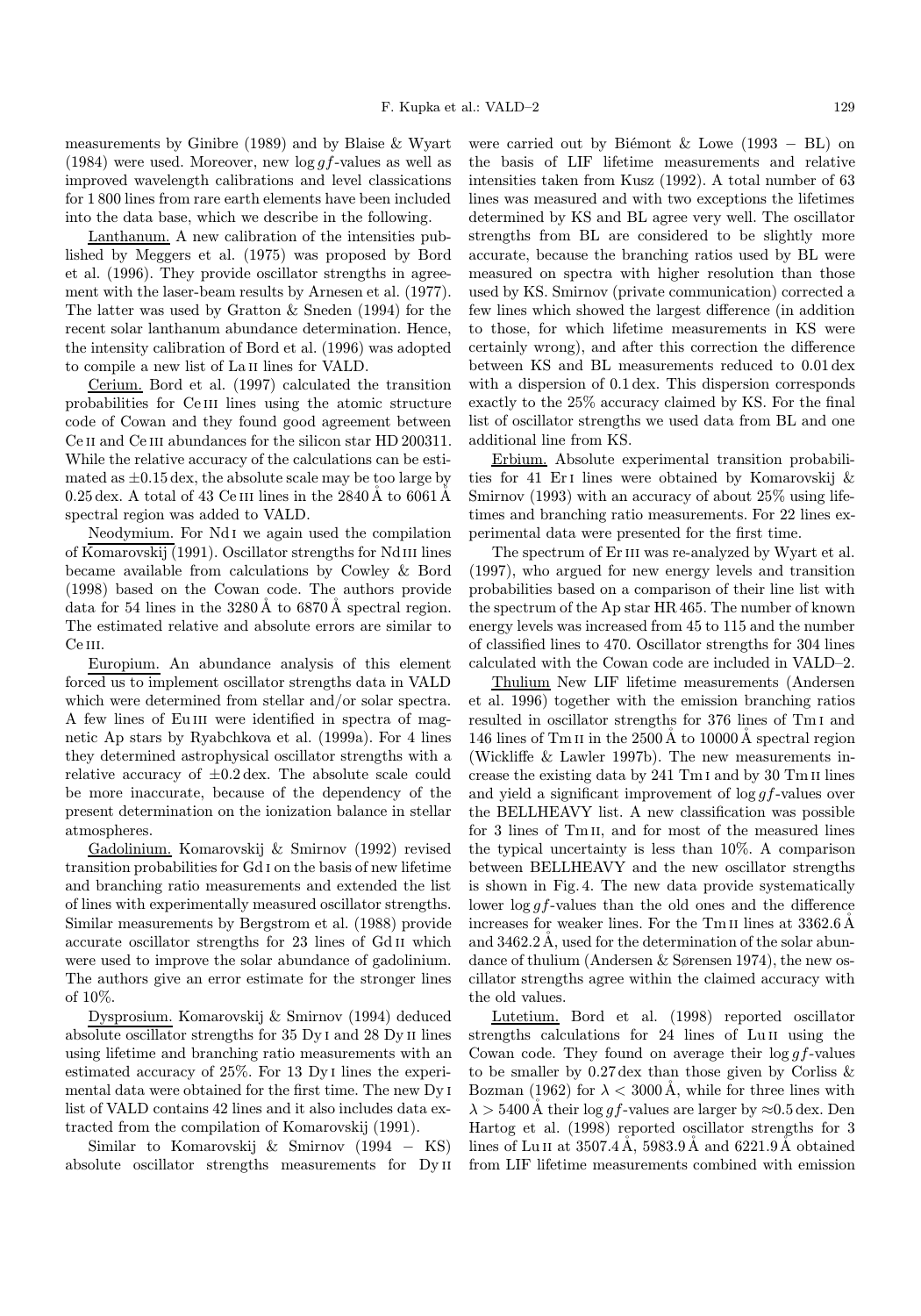

Fig. 4. A comparison of the experimental oscillator strengths for Tm ii determined by Wickliffe & Lawler (1997b) with the BELLHEAVY data

branching ratios with an accuracy of 0.06 dex or better. Only the last line is in common with the list of Bord et al. (1998) and its measured oscillator strength is smaller by 0.16 dex than the calculated value. A comparison between the new measurements and those by Corliss & Bozman proved the new  $\log gf$ 's to be larger by about 0.4 dex for red and blue lines. On the other hand, the results of Bord et al. (1998) agree rather well with theoretical calculations of Migdalek & Baylis (1988). We therefore included the experimental oscillator strengths by Den Hartog et al. (1998) in the new list and supplemented it with the data from Bord et al. (1998). The expected errors of the latter data are at least 0.1 dex with a possible shift of their absolute scale of about  $+0.15 \,\text{dex}$ .

## 4.5. Elements heavier than Lu  $(Z > 71)$

Heavy elements such as Au, Pt, and Hg are important tracers for the study of diffusion processes in chemically peculiar stars, in particular for those of HgMn type. Recent laboratory data and new theoretical calculations allow now for more reliable abundance analyses using several ions of the same element. A total of about 1 600 lines for elements heavier than Lu has been included into VALD–2.

Rhenium. The oscillator strengths for singly ionized rhenium used for VALD–1 were based on Corliss & Bozman (1962) data. Wahlgren et al. (1997) determined an accurate oscillator strength for one  $(2275.25\text{A})$  out of three lines of the Re ii UV1 multiplet, using LIF lifetime measurements and emission branching ratios. The new value of  $\log gf$  is included in VALD–2. It is smaller by 0.6 dex than the corresponding value from Corliss & Bozman (1962). This fact has to be kept in mind, because we do not propose any corrections for the other lines from Corliss & Bozman (1962). Wahlgren et al. (1997) provide

for all three lines of the UV1 multiplet also wavelength and intensity data for the hyperfine components of both stable isotopes of rhenium.

Platinum. Calculations of the transition probabilities for Pt<sub>I</sub> lines in the 1730 Å to 2540 Å spectral region using the Cowan code were carried out by Wahlgren et al. (1995). Wavelengths and energy levels were taken from Blaise & Wyart (1992). In the same paper, Wahlgren et al. report on calculated oscillator strength for the Pt<sub>II</sub> line at  $2144.25\text{ Å}$  which turned out to be slightly larger than the relative astrophysical  $\log gf$ -value derived by Dworetsky et al. (1984). Soon after, Wyart & Blaise (1995) published an extensive study of the Ptii spectrum based on the atlas of Sansonetti et al. (1992). Wyart & Blaise calculated the transition probabilities for  $112$  lines in the  $1380\text{\AA}$  to  $2800$ Å spectral region and also provided theoretical Landé factors for the odd energy levels. Their log gf-value for the 2144.25 Å line agrees nicely with the value of Dworetsky et al. and we therefore included all the data from Wyart & Blaise (1995) into VALD–2 together with the astrophysical  $\log gf$ -values from Dworetsky et al. (1984) for lines in the optical spectral region. For Pti the new list contains the oscillator strengths from Wahlgren et al. (1995). Ryabtsev et al. (1993) classified more than 800 Pt III lines in the range of  $559 \text{\AA}$  to  $2020 \text{\AA}$  and provided the transition probabilities for 666 lines, calculated with the Cowan code. Oscillator strength data for the Pt lines in three ionization stages were used in the abundance analysis of the HgMn star  $\chi$  Lup and gave a satisfactory agreement for the platinum abundance obtained from the lines of the different ions (Wahlgren et al. 1995). In total, we have included new line data for 14, 119, and 666 lines of Pti, Pt<sub>II</sub>, and P<sub>tIII</sub>, respectively.

Gold. Similar to Pt, VALD contained information only for the lines of neutral gold. At the same time, lines of Au II and Au III were also observed in the spectra of HgMn stars. The oscillator strength for the Au II 1740 Å line was obtained by combining theoretical branching ratios with measured lifetimes (Wahlgren et al. 1995).

Rosberg & Wyart (1997) performed an extensive study of the Au II spectrum in the  $800 \text{\AA}$  to  $8000 \text{\AA}$  spectral region. They identified more than 500 spectral lines and calculated oscillator strengths for 497 lines using the Cowan codes. Their  $\log gf$ -value for the 1740 Å line is higher by 0.3 dex than the corresponding experimental value from Wahlgren et al. (1995). Using Rosberg & Wyart data for the optical lines Ryabchikova (1998a) recalculated the Au abundance in the atmosphere of  $\chi$  Lup A and obtained  $log(Au/H) = -6.69$  which agrees with the  $log(Au/H)$  $= -6.74$  deduced by Wahlgren et al. (1995). It means that the absolute oscillator strength scale for the optical Au II lines agrees better with the experimental oscillator strength for the  $1740\text{\AA}$  line than the scale for the UV lines. The reason for the 0.3 dex difference is not clear yet. Thus, we included in VALD–2 all the data from Rosberg & Wyart with the exception of the Au II line at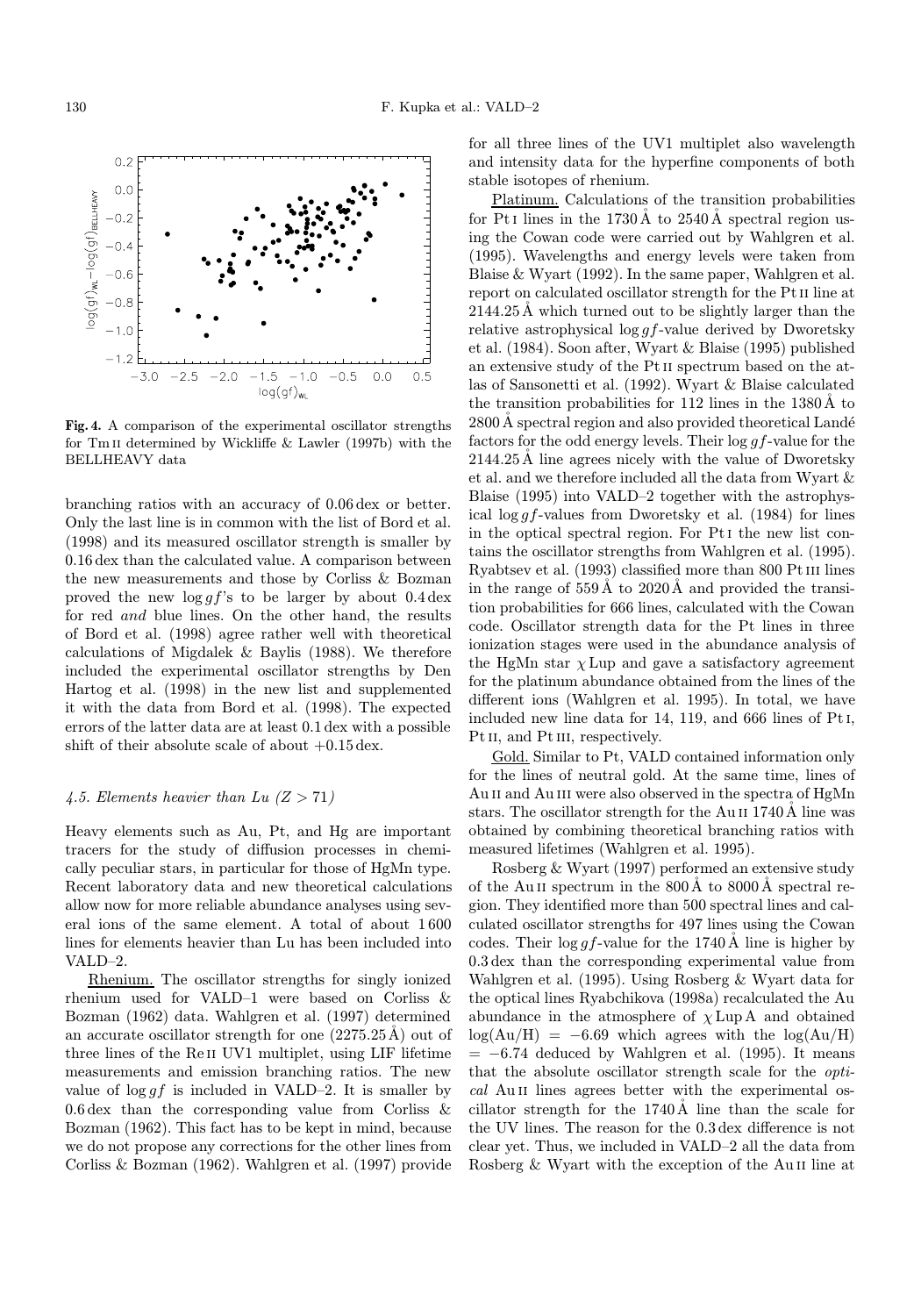1740 Å for which we used the experimental  $\log gf$ -value from Wahlgren et al. (1995).

Wyart et al. (1996) identified more than 1000 lines of Au III and calculated transition probabilities for 175 lines in the 800 Å to 2000 Å spectral region. Their  $\log q f$ -value for the  $1746\text{\AA}$  line is lower by  $0.18\text{ dex}$  than the corresponding value from Wahlgren et al. who have calculated the oscillator strength for this line. For VALD–2 we preferred the data from Wyart et al. (1996).

Mercury. The previous VALD version provided data for Hg i and Hg ii extracted from the BELLHEAVY line list. During the analysis of HgMn stars we found substantial inaccuracies of the wavelengths used in BELLHEAVY. Therefore, we produced a correction file for Hg II lines with wavelengths taken from Reader & Sansonetti (1986) measured for the terrestrial mixture of Hg isotopes. In the new list of Hg III lines we included oscillator strengths for 42 spectral lines in the  $740 - 3100 \text{\AA}$  spectral region calculated by Uylings et al. (1993) using the orthogonal operator method with configuration interaction.

Lead. VALD originally contained 11 lines of Pb II with theoretical oscillator strengths mainly taken from Migdalek (1976). Meanwhile, Miller et al. (1979) and Alonso-Medina (1996, 1997) provided experimental measurements of the Pb<sub>II</sub> oscillator strengths using emission branching ratios and lifetime measurements. Two different experiments of Alonso-Medina (hollow-cathode discharge and laser induced plasma) gave oscillator strengths which agree within 10%. The cited accuracy of Miller et al. data is lower. Five out of nine lines common to both lists agree within 15% while for 4 lines the difference in transition probabilities may be  $2-3$  times larger. We included in the VALD–2 list 37 Pb ii lines for which oscillator strengths were taken from Alonso-Medina (1996, 1997). Two lines, at  $3665.5\text{Å}$  and  $3945.7\text{Å}$  were rejected, because their wavelengths do not correspond to the proposed classification. Because the accuracy of the wavelengths is not good in Alonso-Medina, we used central wavelengths from Reader & Corliss (1980) whenever possible. Atomic energy levels and experimental Landé factors were taken from Moore (1958).

## 5. Conclusions

More than 4 years of operation have proven the usefulness of the VALD concept as it was described in Paperi. Two mirror sites and more than 240 users from all around the world confirm the need for such a data base. Most of the proposed improvements listed at the end of Paperi have been implemented to various degrees in VALD–2. Only the compilation of telluric line lists has not yet been started. In particular, we have reported the following achievements:

– More than 16 000 individual lines have been processed in preparation of VALD–2. It took an enormous amount of work not only to collect the data but to

compare and establish the relative ranking between different lists, as described in Sect. 4.

- References to primary sources for any measured or computed parameter value extracted by VALD are included to the output. Besides the proper referencing to sources, which is fundamental in scientific publication policy, this new feature also provides an important incentive to contributors of these much needed data to communicate their results to VALD.
- First steps towards including complete information on Zeeman pattern, Stark and van der Waals broadening constants have been made. In collaboration with specialized institutions (e.g. M.S. Dimitrijević and L. Popović, Belgrade Observatory; S. Sahal-Bréchot, Observatoire de Paris-Meudon; R.K. Janev, International Atomic Energy Agency) VALD will significantly improve quality and quantity of such data.
- Access to VALD has been simplified by providing two WWW interfaces,
	- http://www.astro.uu.se/∼vald

http://www.astro.univie.ac.at/∼vald

and turn around time has been reduced by implementing two mirror sites

vald@astro.uu.se

vald@hypatia.gsfc.nasa.gov

in Uppsala and at NASA-GSFC which are synchronized every 12 hours with the main site

vald@astro.univie.ac.at

The Vienna site also continues to take responsibility for registration (at VALDADM@ASTRO.UNIVIE.AC.AT).

– Flexibility of data extraction has been increased by providing personal configuration files which allow optimization of extractions for specific scientific requirements of each user. In addition, usage of personal configuration files will ensure identical outputs even for future versions of the data base and new default settings for data extraction chosen by the VALD team.

Extensive plans have been made for the future development of VALD (VALD–3) and we already started working with the prototype software and test datasets. The main goals are to extend the applicability of VALD to stars with lower effective temperatures and to include additional line data such as Stark broadening and wavelength shift parameters which can be crucial e.g. for proper synthesis of Helium lines. A similar approach will be used for hyperfine structure and isotopic splittings as well as for Zeeman patterns (when the LS coupling approximation is not applicable).

A major new step towards VALD–3 is the inclusion of molecules. Recent progress in molecular spectroscopy resulted in line lists of diatomic molecules that can be compared with high resolution astronomical spectroscopic observations on a line-by-line basis (Valenti et al. 1998). VALD–3 will in the beginning contain a few best lists of diatomic molecules that can be reliably used for spectrum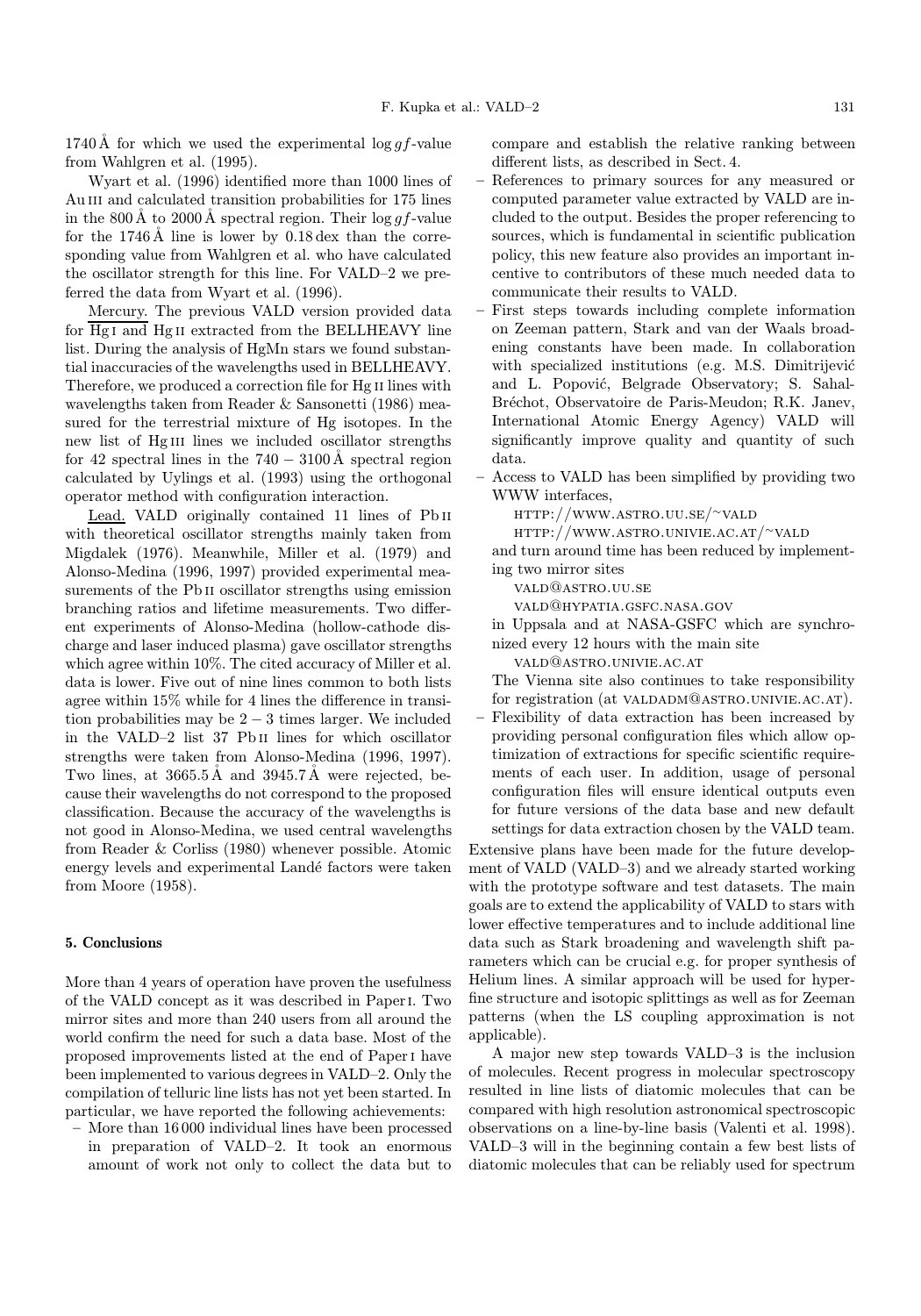synthesis. The new internal and the extracted data format provide the capability to accommodate this new data while a molecular equilibrium solver has been developed for the selection procedures.

Last, but not least we call on the community of users to provide us with critical comments on what should be changed and suggestions on what should be included in the next version of VALD. In particular, we are grateful for any references to data we have not yet been aware.

Acknowledgements. We are very grateful to C. Cowley and D. Bord (University of Michigan), to S. Bergeson, K. Mullman, and J. Lawler (University of Wisconsin) for sending us their data before publication, as well as for very useful discussions and comments on the transition probabilities. We thank V. Pavlova, E. Davydova, and A. Pavlov for their help in preparing the input line lists. This research was supported by the Fonds zur Förderung der wissenschaftlichen Forschung (projects S 7303-AMS and P11882-PHY) and by the Swedish Natural Science Research Council (Naturvetenskapliga Forskningsradet) grant F-AA/FU 11680-300. TR received partial financial support through grant 98-02-27050 of the Russian Federal program "Astronomy".

#### References

- Alonso-Medina J., 1996, JQSRT 55, 151
- Alonso-Medina J., 1997, Phys. Scr. 55, 49
- Andersen T., Sørensen G., 1974, Solar Phys. 38, 343
- Bard A., Kock A., Kock M., 1991, A&A 248, 315 (BKK)
- Bard A., Kock M., 1994, A&A 282, 1014 (BK)
- Baschek B., 1995, in Astrophysical Applications of Powerful New Data Bases, Adelman S.J. and Wiese W.L. (eds.). San Francisco, Astron. Soc. Pac., ASP Conf. Ser. 78, 527
- Baschek B., Garz T., Holweger H., Richter J., 1970, A&A 4, 229
- Becker U., Gobel L.H., Klotz W.D., 1974, A&A 33, 241
- Becker U., Kerkhoff H., Schmidt M., Zimmermann P., 1981, JQSRT 25, 339
- Bergeson S.D., Lawler J.E., 1993a, ApJ 414, 137 (BLa)
- Bergeson S.D., Lawler J.E., 1993b, ApJ 408, 382 (BL)
- Bergeson S.D., Lawler J.E., 1993c, JOSA B10, 794
- Bergeson S.D., Mullman K.L., Wickliffe M.E., Lawler J.E., Litzen U., Johansson S., 1996, ApJ 464, 1044 (BMW)
- Bergstrom H., Biémont E., Lundberg H., Persson A., 1988, A&A 192, 335
- Berzinsh U., Svanberg S., Biemont E., 1997, A&A 326, 412
- Biémont E., Grevesse N., Faires L.M., et al., 1989, A&A 209, 391 (BGF)
- Biémont E., Lowe R.M., 1993, A&A 273, 665 (BL)
- Biémont E., Johansson S., Palmeri P., 1997, Phys. Scr. 55, 559 (BJP)
- Blackwell D.E., Shallis M.J., Simmons G.J., 1980, A&A 81, 340 (BSS)
- Blackwell D.E., Booth A.J., Petford A.D., Laming J.M., 1989, MNRAS 236, 235 (BBPL)
- Blaise J., Wyart, J.-F., 1984, Phys. Scr. 29, 119
- Blaise J., Wyart, J.-F., 1992, J. Res. NIST 97, 217
- Blanco F., Botho B., Campos J., 1995, Phys. Scr. 52, 628
- Bord D.J., Barisciano L.P., Cowley C.R., 1996, MNRAS 278, 997
- Bord D.J, Cowley C.R., Norquist P.L., 1997, MNRAS 284, 869
- Bord D.J., Cowley C.R., Mirijanian D., 1998, Solar Phys. 178, 221
- Bridges J.M., 1973, in 11th Int. Conf. on Phenomena in Ionized Gases, Stoll I. (ed.), Czech. Acad. Sci., Inst. Phys., Prague, p. 418
- Calamai A.G., Smith P.L., Bergeson S.D., 1993, ApJ 415, L59
- Corliss C.H., Bozman W.R., 1962, NBS Mono. 53, US Government Printing Office, Washington DC
- Cowan R.D., 1981, The Theory of Atomic Structure and Spectra. University California Press, Berkeley
- Cowan R.D., 1995, Programs RCN/RCN2/RCG/RCE, Los Alamos National Laboratory
- Cowley C.R., Bord D.J., 1998, in The Scientific Impact of the Goddard High Resolution Spectrograph, Brandt J.C., Ake T.B. and Petersen C.C. (eds.), ASP Conf. Ser. 143, 346
- Crespo Lopez-Urrutia J.R., Kenner B., Neger T., Jager H., 1994a, JQSRT 52, 111
- Crespo Lopez-Urrutia J.R., Ulbel M., Neger T., Jager H., 1994b, JQSRT 52, 89 (CUNJ)
- Den Hartog E.A., Curry J.J., Wickliffe M.E., Lawler J.E., 1998, Solar Phys. 178, 239
- Doerr A., Kock N., 1985, JQSRT 33, 307
- Dworetsky M.M., Storey P.J., Jacobs J.M., 1984, Phys. Scr. T8, 39
- Ekberg J.O., 1997, Phys. Scr. 56, 141
- Fuhr J.R., Martin G.A., Wiese W.L., 1988, J. Phys. Chem. Ref. Data 17, Suppl. 4
- Ginibre, A., 1989, Phys. Scr. 39, 694
- Gratton R.G., Sneden C., 1994, A&A 287, 927
- Abundances, ASP Conf. Ser. 99, 117
- Guo B., Ansbacher W., Pinnington E.H., Ji Q., Berends R.W., 1992, Phys. Rev. A 46, 641
- Hannaford P., Lowe R.M., Grevesse N., Noels A., 1992, A&A 259, 301 (HLGN)
- Hansen J.E., Persson W., 1987, Phys. Scr. 36, 602
- Heise C., Kock M., 1990, A&A 230, 244 (HK)
- Huber M.C.E., Sandeman R.J., 1980, A&A 86, 95
- Hummer D.G., Mihalas D., 1988, ApJ 331, 794
- Iglesias C.A., Rogers F.J., 1996, ApJ 464, 943
- Johansson S.G., Joueizadeh A., Litzen U., et al., 1994a, ApJ 421, 809
- Johansson S., Nave G., Geller M., Sauval A.J., Grevesse N., Schoenfeld W.G., Chang E.S., Farmer C.B., 1994b, ApJ 429, 419 (JNG)
- Johansson S., Brage T., Leckrone D., Nave G., Wahlgren G.M., 1995, ApJ 446, 361 (JBL)
- Karamatskos N., Michalak R., Zimmermann P., Kroll S., Kock M., 1986, Z. Phys. D 3, 391 (K)
- Komarovskij V.A., 1991, Opt. Spectroskopia 71, 559
- Komarovskij V.A., Smirnov Yu.M., 1992, Opt. Spectroscopia 73, 848
- Komarovskij V.A., Smirnov Yu.M., 1993, Opt. Spectroscopia 75, 225
- Komarovskij V.A., Smirnov Yu.M., 1994, Opt. Spectroscopia 77, 194 (KS)
- Kono A., Hattori S., 1982, JOSA 72, 601
- Kroll S., Kock M., 1987, A&AS 67, 225 (KK)

Grevesse N., Noels A., Sauval A.J., 1996, in Cosmic